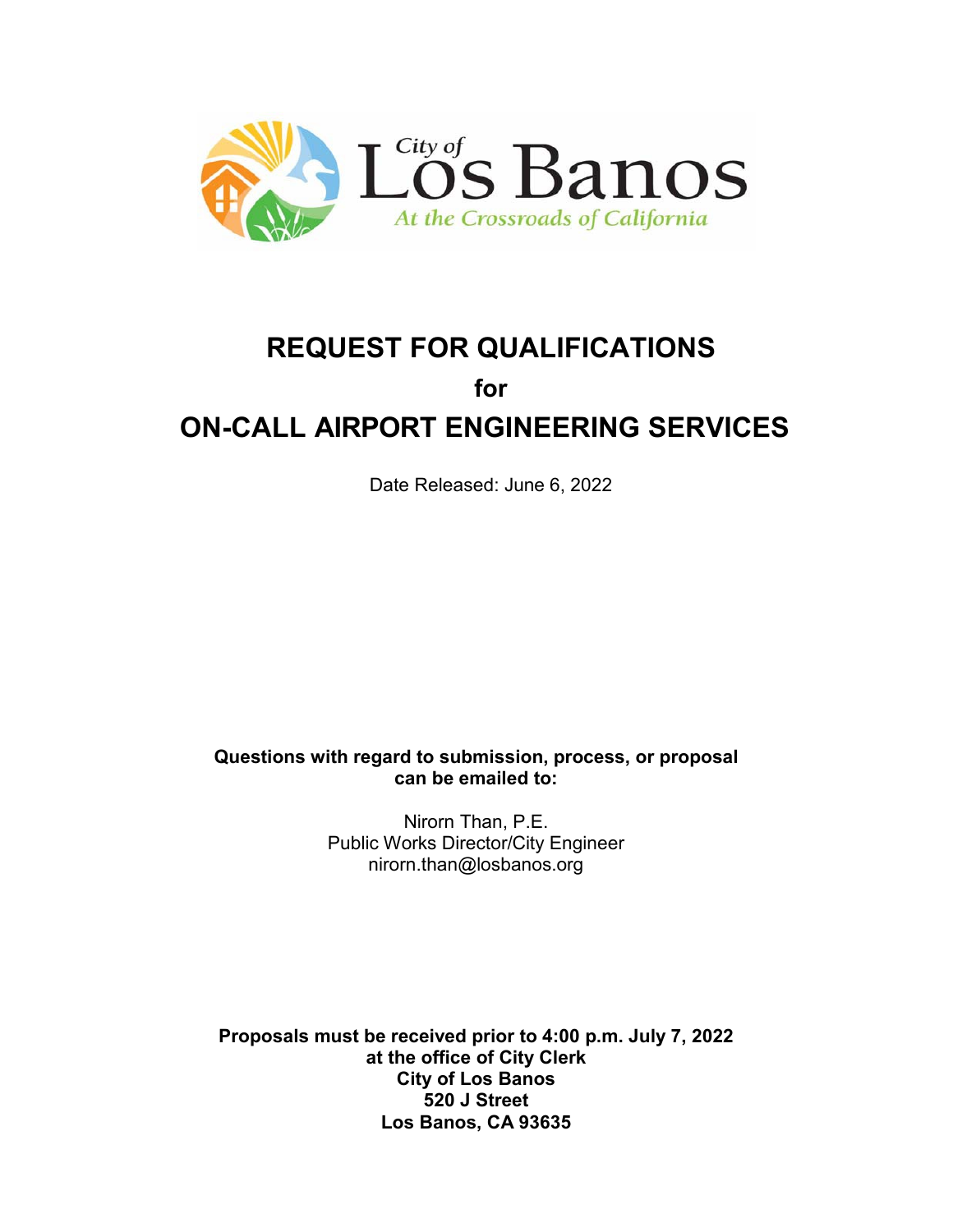# **TABLE OF CONTENTS**

#### Request for Qualifications On-Call Engineering Services

| Purpose of Work<br><b>Task Orders</b><br><b>General Personnel Requirements</b><br><b>Deliverables</b><br>Schedule<br>Method of Payment<br>Materials to Be Provided by the Consultant |  |
|--------------------------------------------------------------------------------------------------------------------------------------------------------------------------------------|--|
|                                                                                                                                                                                      |  |
|                                                                                                                                                                                      |  |
|                                                                                                                                                                                      |  |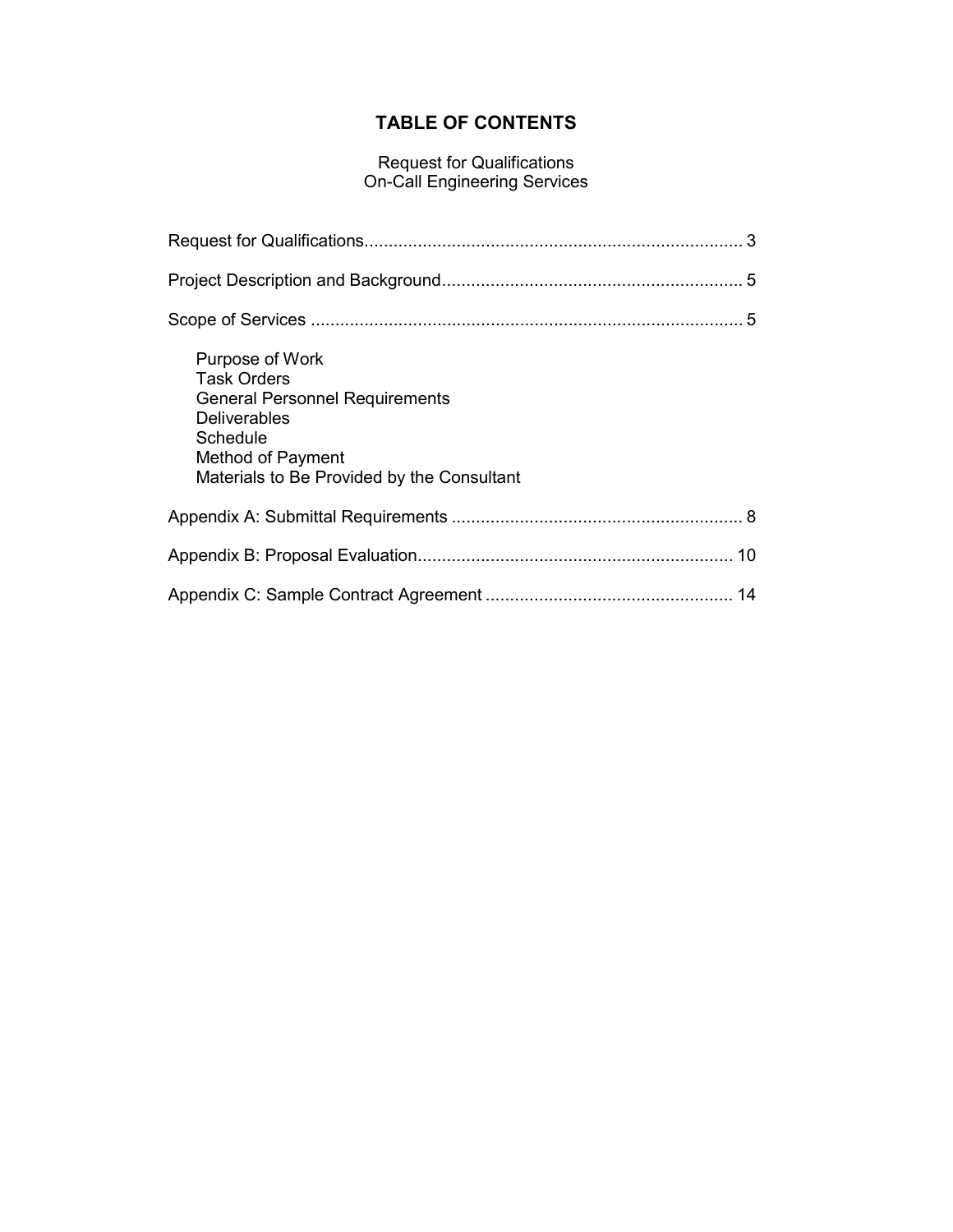# **REQUEST FOR QUALIFICATIONS**

## **On-Call Airport Engineering Services**

The City of Los Banos (City) is seeking qualified consulting firms to provide airport engineering services on an on-call basis. The response to this solicitation will be in the form of a Statement of Qualifications (SOQ).

The City intends to award up to three (3) engineering firms; however, the exact number will be determined depending on the quality, diversity and responsiveness of the SOQ's received. Total amount payable to the Consultant shall not exceed \$200,000 per year. The performance period becomes effective upon execution of the Agreement by both parties and shall continue in full force and effect until June 30, 2027.

All qualified firms interested in providing these services are invited to submit their SOQs. The SOQs will be evaluated and ranked according to the criteria provided in Appendix B, "Proposal Evaluation," of this Request for Qualifications (RFQ).

It shall be the Consultant's responsibility to check the City of Los Banos' website (https://losbanos.org/category/rfps-and-rfqs/) to obtain any addenda that may be issued.

The Consultant's attention is directed to Appendix A, "Submittal Requirements."

Submit five (5) hard copies and one (1) electronic copy in PDF format on a USB flash drive of the Consultant's SOQs. The hard copies and USB flash drive shall be mailed or submitted to the City of Los Banos, 520 J Street, Los Banos, CA 93635, prior to **4:00 p.m., Pacific Daylight Savings Time (PDT), on July 7, 2022.** SOQs shall be submitted in a sealed package clearly marked "**ON-CALL AIRPORT ENGINEERING SERVICES**" and addressed as follows:

City of Los Banos Attention: City Clerk 520 J Street Los Banos, CA 93635

Submittals received after the time and date specified above will be considered nonresponsive and will be returned to the Consultant.

Any proposals received prior to the time and date specified above may be withdrawn or modified by written request of the Consultant. To be considered, however, the modified submittal must be received prior to **4:00 p.m., PDT, on July 7, 2022.**

Unsigned submittals or submittals signed by an individual not authorized to bind the prospective Consultant will be considered nonresponsive and rejected.

Upon review of submitted proposals, the Selection Committee will determine whether interviews are necessary to determine a Consultant selection. The City reserves the right to hold interviews or make a Consultant selection based solely on the SOQs received.

This RFQ does not commit the City of Los Banos to award a contract, to pay any costs incurred in the preparation of a proposal for this request, or to procure, or contract for services. The City of Los Banos reserves the right to accept or reject any or all SOQs received as a result of this request, to negotiate with any qualified Consultant, or to modify or cancel in part or in its entirety the RFQ if it is in the best interests of the City of Los Banos to do so.

The prospective Consultant is advised that should this RFQ result in recommendation for award of a contract, the contract will not be in force until it is approved and fully executed by the City of Los Banos.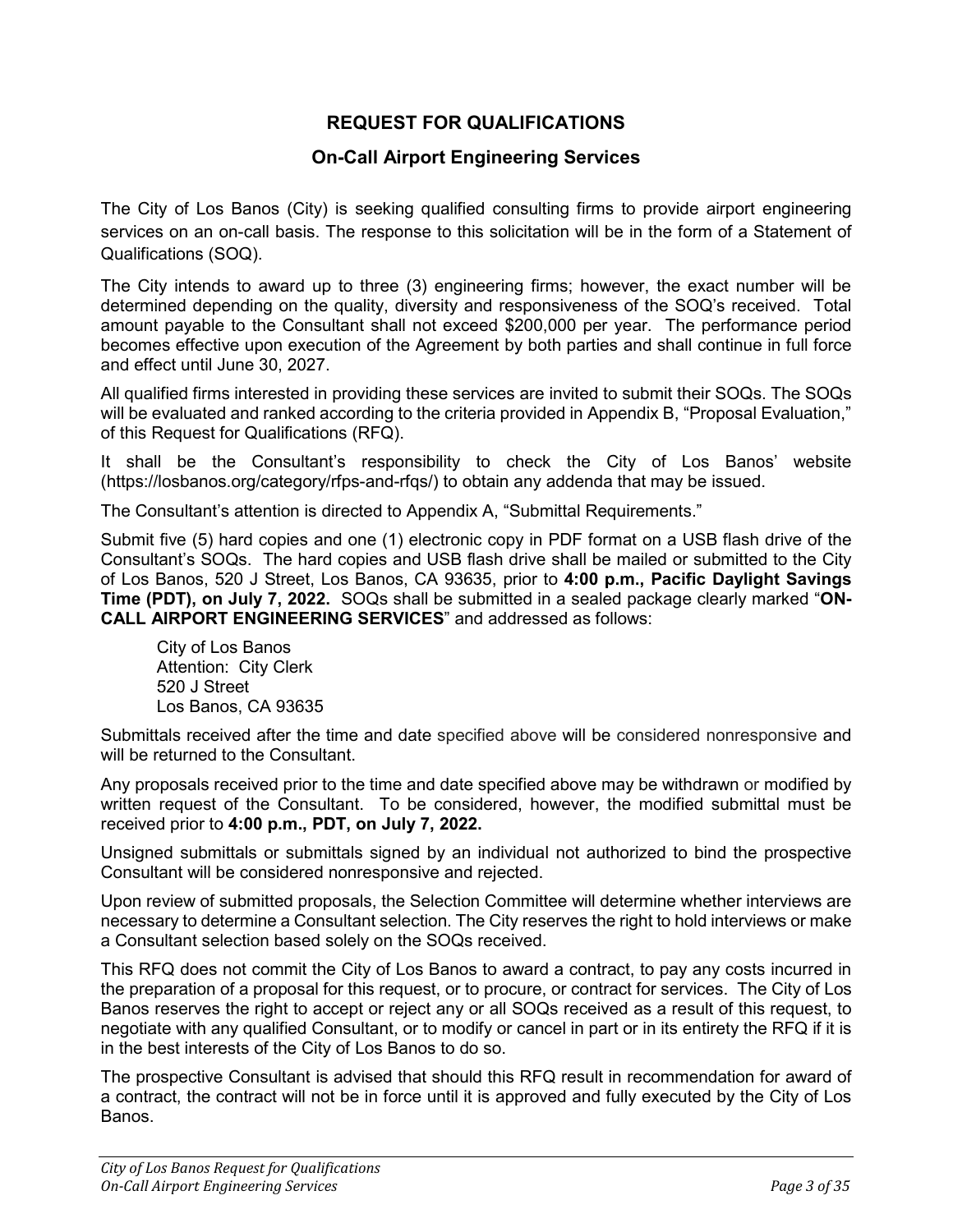All products used or developed in the execution of any contract resulting from this RFQ will remain in the public domain at the completion of the contract.

The anticipated consultant selection schedule is as follows:

#### **SOQ review and evaluation: July 8, 2022 through July 15, 2022 Oral interviews (if necessary): July 18, 2022 through July 20, 2022 Contract Award: August 3rd, 2022**

Any questions related to this RFQ shall be submitted in writing to the attention of Nirorn Than via email at Nirorn.than@losbanos.org. Questions shall be submitted before **5:00 p.m. on June 27, 2022**. Answers to questions and addendum, if necessary, shall be posted on the City website before **5:00 PM PDT on July 1, 2022**.

No oral questions or inquiries about the RFQ shall be accepted.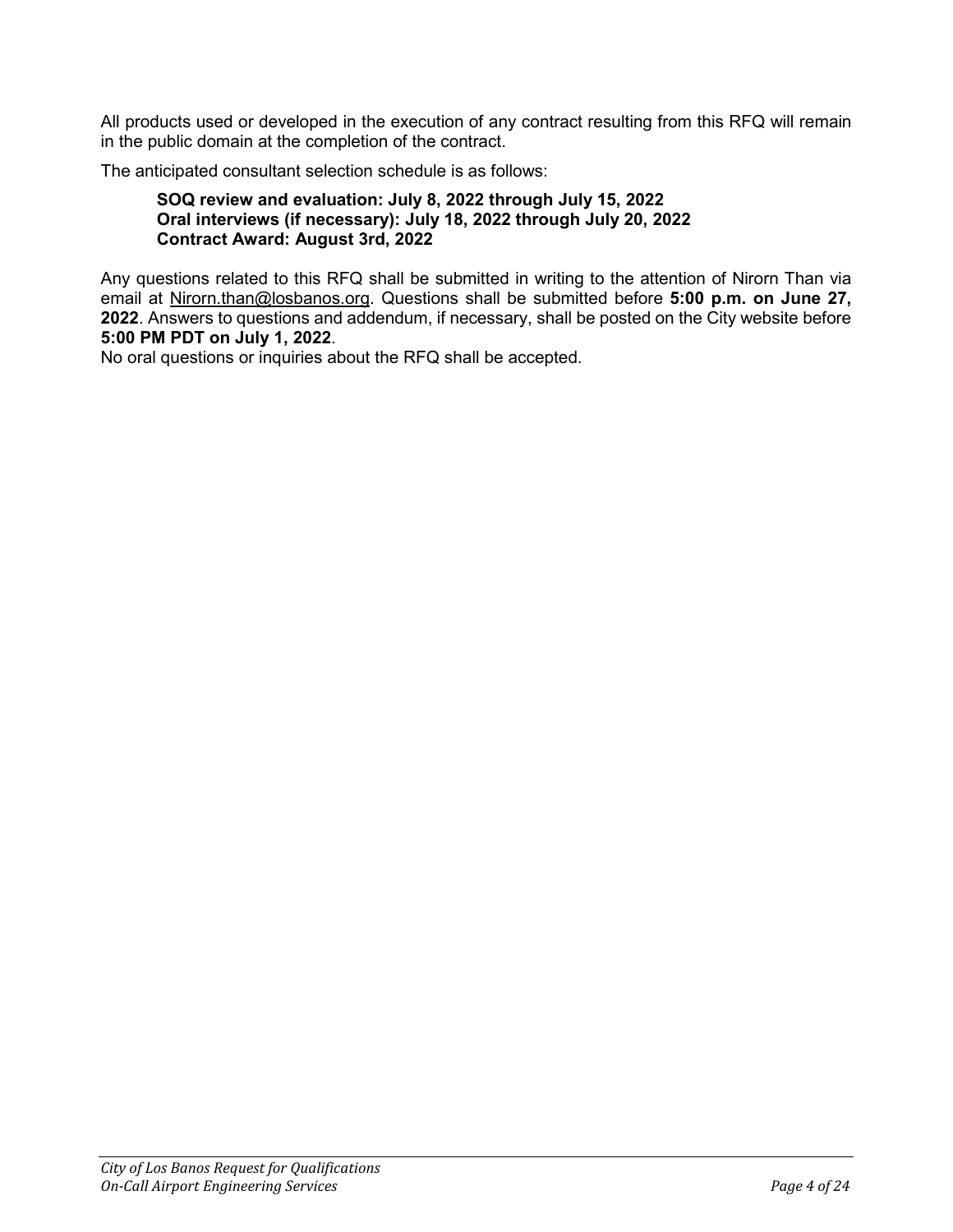## **PROJECT DESCRIPTION AND BACKGROUND**

The City of Los Banos (City) will select qualified consulting firms to provide on-call airport engineering services. The consultant shall have the ability to provide in-house services, or the capacity to sublet various scopes to sub-consultants(?)per the signed Task Order. The consultant must be knowledgeable and experienced in the preparation of design and planning documents, construction plans and specifications and have a history of producing plans that are successfully implemented.

Consultants who plan to sublet any of the required services of a project contained in this RFQ shall include the name of the sub-consultant(s) and description of project services that may be potentially sublet.

This solicitation is not for specific projects, but for specific services. The services are to be rendered for the duration of the contract term. The City intends to award contracts to approximately three (3) engineering firms; however, the exact number will be determined depending on the quality, diversity and responsiveness of the SOQ's received. The City does not guarantee a specific number of projects or dollar amount to be contracted.

## **SCOPE OF SERVICES**

#### PURPOSE OF WORK

The consultant shall only perform work that is assigned in an authorized Task Order. This Contract does not guarantee that a Task Order will be issued. The scope of services include, but are not limited to, the following:

- Provide consulting and professional services including project planning, design, engineering, land surveying, and drafting services.
- Provide professional services during the bid process including preparation of cost estimates and specifications, project construction, and project completion.
- Provide field surveys as requested.
- Review the City's requested project and/or task to be accomplished, and provide preliminary consultation, research and evaluation.
- Assist the City's Engineering Division with presentations and/or recommendations to City staff administration, or City Council.
- Third party review consultation related to documents prepared by the City's Engineering Division or other consultants retained by the City.
- Project design/engineering/construction management; airfield hydrology; airfield civil and electrical engineering for ACIP projects, including aircraft parking aprons, taxiways, fueling stations, runways, airfield marking, airfield signage and lighting, hangar rehabilitation, airfield drainage, landside parking and circulation infrastructure; project inspection; and other tasks as assigned.
- Review and provide comments on environmental documents for proposed projects submitted to the City in accordance with the California Environmental Quality Act.
- Coordination with the Federal Aviation Administration (FAA) in grant proposals, performance, and closeout.
- Miscellaneous consulting support services for engineering and special services as may be required from time to time. These services may include representing the City in discussions with governing bodies and regulatory agencies regarding grant requirements, airport grant eligibility, and project documentation.
- Assist City staff in developing, reviewing, and updating standard operating procedures (SOP) for airport related works.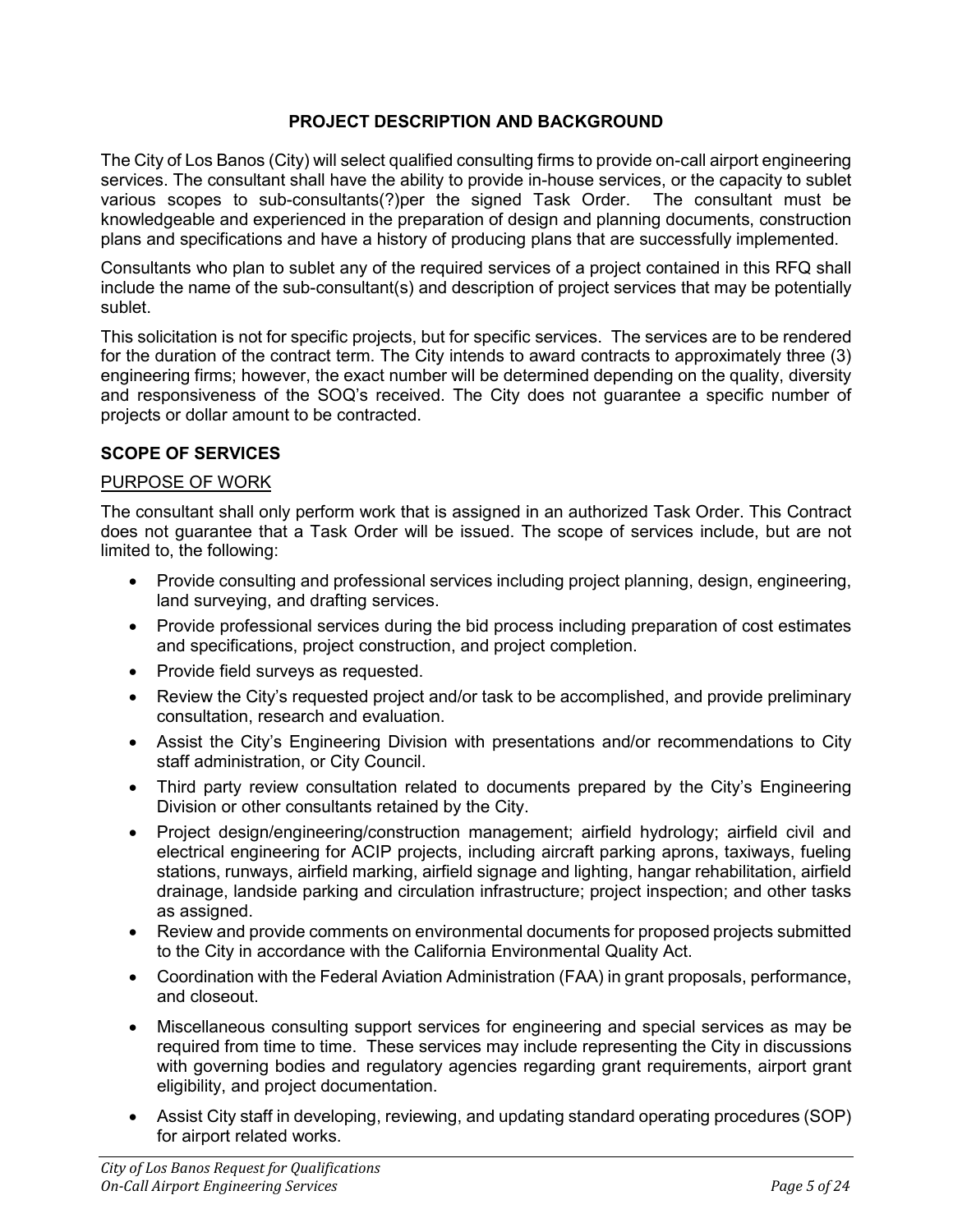## TASK ORDERS

All work performed under this contract will require approval by the City Contract Administrator and issued through a Task Order. A task order shall be requested from the Consultant to identify and refine the scope of services prior to the City issuing a task order for any specific project. The task order shall detail the tasks required for particular projects, schedule, and projected costs. The costs will be based on the specified rates of compensation at the time of Task Order issuance. The Contract Administrator shall confer with the consultant to establish the maximum fee, including expenses, for the specific project and the completion date.

Pursuant to an authorized Task Order, the consultant shall provide engineering services and all necessary personnel, material, transportation, lodging, instrumentation, and the specialized facilities and equipment necessary to satisfy all appropriate agencies and required to ensure compliance with all applicable Federal, State, and Local statutes, laws, codes, regulations, policies, procedures, ordinances, standards, specifications, performance standards, and guidelines, applicable to the consultant's services and work product. The consultant is responsible for supplying and providing all necessary equipment and protective clothing in accordance with City standards, Cal OSHA and other state and federal agencies.

The potential construction/design projects may vary in scope and size, and may encompass any type of capital. The project location, project limits, purpose, expected results, project deliverables, period of performance, project schedule, and scope of work to be performed shall be described in each Task Order.

The consultant shall only perform work that is assigned in an authorized Task Order and an award of a contract does not guarantee any Task Orders will be issued. Work shall not begin until the Task Order has been approved by the Contract Administrator.

The consultant shall maintain a set of project files that shall be provided to the City upon request.

The consultant shall have the ability to respond in a timely and cost-efficient manner to City requests.

For Federally Funded Projects, the City will follow the **150/5100-14E - Architectural, Engineering, and Planning Consultant Services for Airport Grant Projects** Guidance document. A separate RFP will be issued to the preselected firms as a result of this RFQ. A separate ranking and scoring criteria will be issued under this RFP and the highest ranking firm will be selected to proceed with cost negotiation stage. The City reserves the right to issue the RFP publicly to all firms at the discretion of the Public Works director.

## GENERAL PERSONNEL REQUIREMENTS

The consultant's personnel shall be capable, competent, and experienced in performing the types of work in this Contract with minimal instruction. Personnel skill level should match the specific job classifications, as set forth herein or in the consultant's Cost Proposal and task complexity. The consultant's personnel shall be knowledgeable about, and comply with, all applicable Federal, State, and Local laws and regulations.

The consultant is required to submit a written request and obtain the City's Contract Administrator's prior written approval for any substitutions, additions, alterations, or modifications to the consultant's originally proposed personnel and project organization, as depicted on the proposed consultant's organization chart or the consultant's cost proposals. The substitute personnel shall have the same job classification as set forth herein or in the consultant's Cost Proposal, not exceed the billing rate, and meet or exceed the qualifications and experience level of the previously assigned personnel, at no additional cost to the City.

The consultant Contract Administrator shall be a Registered Professional Engineer licensed in the State of California in good standing with the California State Board for Professional Engineer, Land Surveyors, and Geologists at all times during the Contract period, to perform the tasks described in this Contract and in the Task Orders and shall have a documented minimum five (5) years of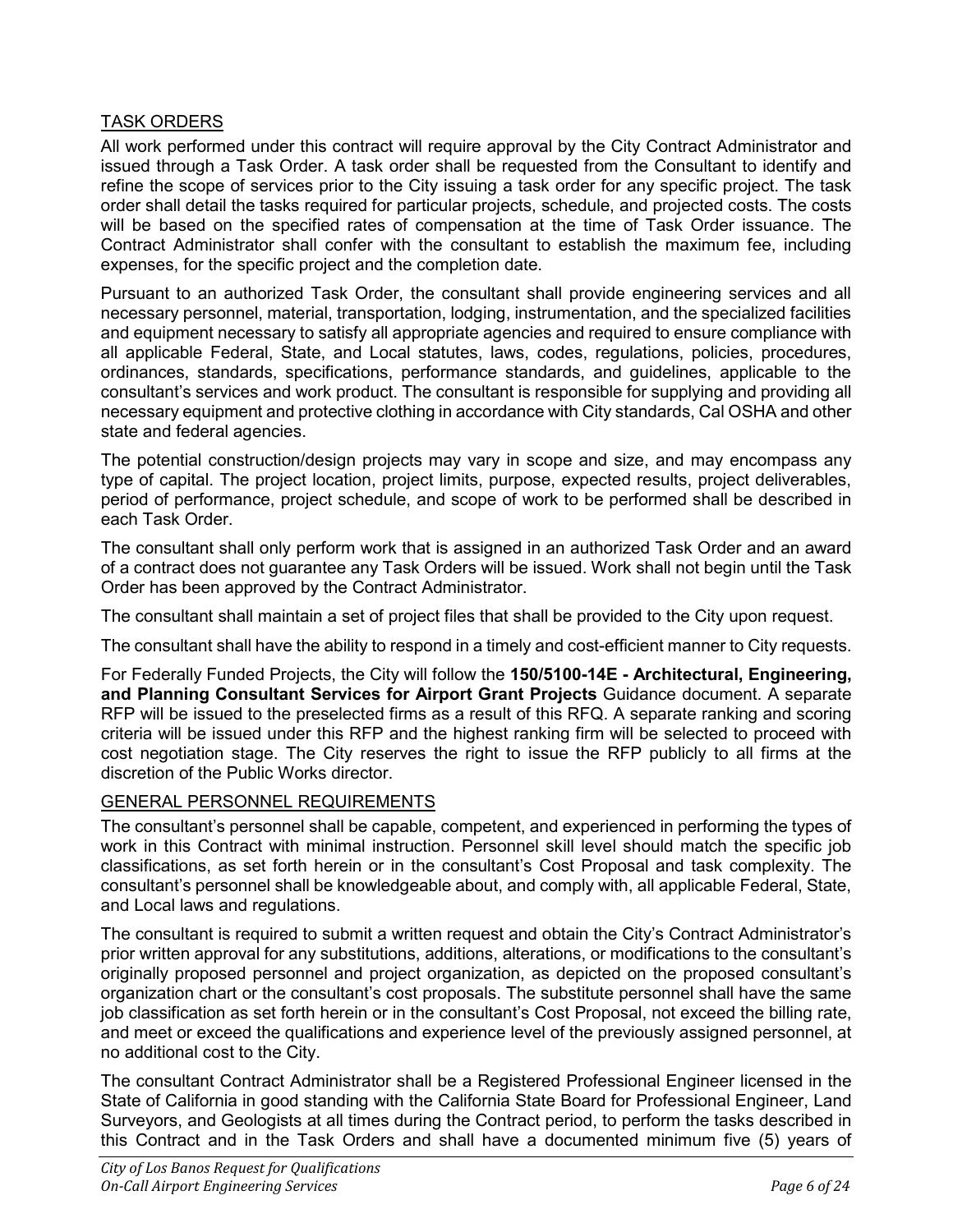demonstrated experience acceptable to City in management and delivery of capital improvement projects for local agencies.

In addition to other specified responsibilities, the consultant Project Administrator shall be responsible for all matters related to the consultant's personnel, subconsultants, and consultant's and sub-consultants' operations including, but not limited to, the following:

- a. Ensuring that deliverables are clearly defined and those criteria are specific, measurable, attainable, realistic and time-bound.
- b. Supervising, reviewing, monitoring, training, and directing the consultant's and subconsultants' personnel.
- c. Assigning qualified personnel to complete the required Task Order work in coordination with the City Contract Administrator.
- d. Administering personnel actions for consultant personnel and ensuring appropriate actions taken for Subconsultant personnel
- e. Maintaining and submitting organized project files for record tracking and auditing.
- f. Developing, organizing, facilitating, and attending scheduled coordination meetings, and preparation and distribution of meeting minutes.
- g. Implementing and maintaining quality control procedures to manage conflicts, insure product accuracy, and identify critical reviews and milestones.
- h. Assuring that all applicable safety measures are in place.
- i. Providing invoices in a timely manner and providing monthly Contract expenditures.
- j. Reviewing invoices for accuracy and completion before billing to City.
- k. Managing Subconsultants.
- l. Managing overall budget for Contract and provide report to the City Contract Administrator.
- m. Ensuring compliance with the revisions in the Contract and all specific Task Order requirements.
- n. Knowledge, experience, and familiarity with prevailing wage issues and requirements in the State of California.

## **DELIVERABLES**

As agreed upon by the City and Consultant in a Task Order for each project.

#### **SCHEDULE**

As agreed upon by the City and Consultant in a Task Order for each project.

#### METHOD OF PAYMENT

Consultant shall be paid based on the Specific Rates of Compensation for this Contract and for the amount as agreed upon by the City and consultant in a Task Order for each project. Consultant shall submit request for monthly progress payments.

#### MATERIALS TO BE PROVIDED BY THE CONSULTANT

Unless otherwise specified, the consultant shall provide all materials to complete the required work in accordance with the delivery schedule and cost estimate outlined in each Task Order.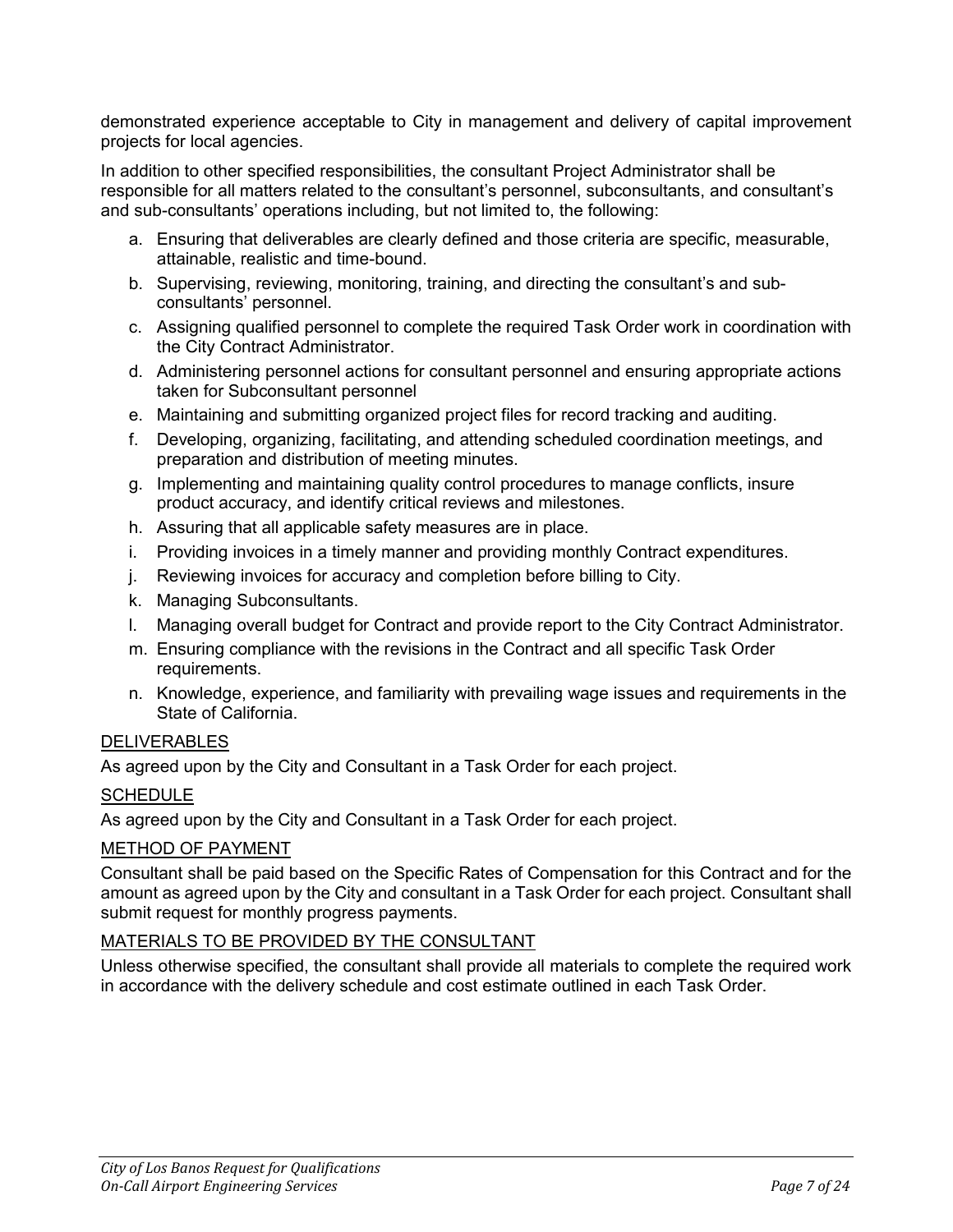# **APPENDIX A – SUBMITTAL REQUIREMENTS**

These guidelines are provided for standardizing the preparation and submission of the SOQ's by all consultants. The intent of these guidelines is to assist consultants in preparation of their qualifications, to simplify the review process, and to help assure consistency in format and content.

SOQ's shall contain the following information in the order listed:

#### **1. Introductory Letter**

The introductory (or transmittal) letter shall be addressed to:

Nirorn Than P.E., Public Works Director/City Engineer 411 Madison Ave Los Banos, CA 93635

The letter shall be on consultant letterhead and include the consultant's contact name, mailing address, telephone number, facsimile number, and email address. The letter will address the consultant's understanding of the services being requested and any other pertinent information the Consultant believes should be included. All addendums received must be acknowledged in the transmittal letter.

The letter shall be signed by the individual authorized to bind the consultant to future proposal.

#### **2. Consultant Information, Qualifications & Experience**

The City will only consider submittals from consultants that demonstrate they have successfully completed comparable projects. These projects must illustrate the quality, type, and past performance of the project team. Submittals shall include a detailed description of a minimum of three (3) projects which include the following information:

- 1. Contracting agency
- 2. Contracting agency Project Administrator/Contact Person including name, address and phone
- 3. Contracting agency contact information
- 4. Contract amount
- 5. Date of contract
- 6. Date of completion
- 7. Consultant Project Administrator and contact information

## **3. Organization and Approach**

- 1. Describe the roles and organization of your proposed team for this project. Indicate the composition of subcontractors and number of project staff, facilities available, and experience of your team as it relates to this contract. Provide an organizational chart.
- 2. Describe your project and management approach.
- 3. Describe the roles of key individuals on the team. Provide resumes and references for all key team members. Resumes shall show relevant experience, for the Project's Scope of Work, as well as the length of employment with the proposing Consultant. Key members, especially the Project Administrator, shall have demonstrated experience with this type of project, and should be committed to stay with the project for the duration of the project.
- 4. Demonstrate that the consultant's project Administrator and project staff have sufficient availability and/or that consultant has sufficient resources to timely deliver City's projects.

## **4. Past Experience on Airport Projects**

Include a description of past municipal projects (minimum of five) in which your firm has been involved, for comparable municipalities including the following: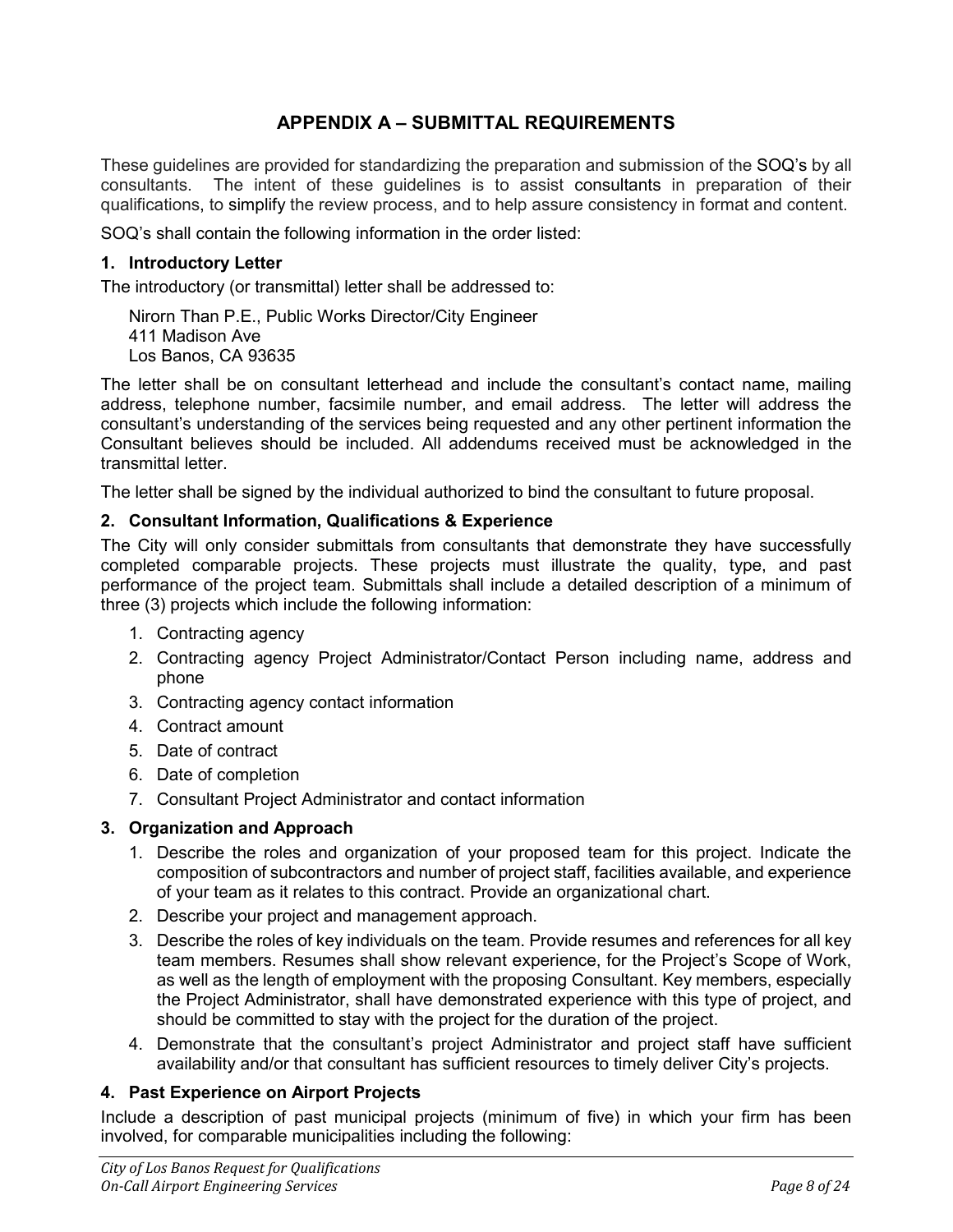- Project Description
- Year of Completion
- Construction Cost (or consultant cost, if not an infrastructure project)
- City Contact

## **5. Conflict of Interest Statement**

Throughout the term of the awarded contract, any person, firm or subsidiary thereof who may provide, has provided, or is currently providing design engineering services and/or construction engineering services under a contractual relationship with a construction contractor(s) on any City project related to this solicitation, shall complete and submit a conflict of interest statement.

Similar to the disclosures regarding contractors, all firms are also required to disclose, throughout the term of the awarded contract, any design engineering services, including claim services, lead project management services, and construction engineering services, provided to all other clients on any City project listed in this solicitation.

In addition to the disclosures, the consultant shall also provide possible mitigation efforts, if any, to eliminate or avoid any actual or perceived conflicts of interest.

The consultant shall ensure that there is no conflict before providing services to any construction contractor on any of the City's projects related to this solicitation. The submitted documentation will be used for determining potential conflicts of interest. The City will use this documentation to determine whether the firm may provide the specified services under this contract.

If a consultant discovers a conflict during the execution of an assigned task order, the consultant must immediately notify the City Contract Administrator regarding the conflicts of interest. The City Contract Administrator may terminate the Task Order involving the conflict of interest and City may obtain the conflicted services in any way allowed by law. Failure by the consultant to notify the City Contract Administrator may be grounds for termination of the contract.

## **6. Litigation**

Indicate if the proposing consultant was involved with any litigation in connection with prior projects. If so, briefly describe the nature of the litigation and the result.

## **7. Contract Agreement**

Indicate if the submitting consultant has any issues or needed changes to the proposed contract agreement included as Appendix C.

## **8. Cost Proposal**

In order to assure that the City is able to acquire professional services based on the criteria set forth in the Brooks Act and Government Code 4526, the SOQ shall include the consultant's Specific Rates of Compensation for this contract. *The Specific Rates of Compensation shall be submitted in a separate sealed envelope from the SOQ.* The consultant's Specific Rates of Compensation are confidential and shall remain sealed. Upon completion of the consultant selection process, only the cost proposal from the selected consultant shall be opened. All other (unopened) cost proposals shall be returned in accordance with Appendix B. These Specific Rates of Compensation are adjustable on an annual basis (one time per year) for the performance period set forth in this Contract. Consultant shall submit a request for adjustment to the rates 30 days prior to the expiration of the current rates. Consultant agreed to forego rate adjustment if the rate adjustment request was not received prior to the expiration of the current rates.

Cost proposal will be established separated under an RFP for federally funded project.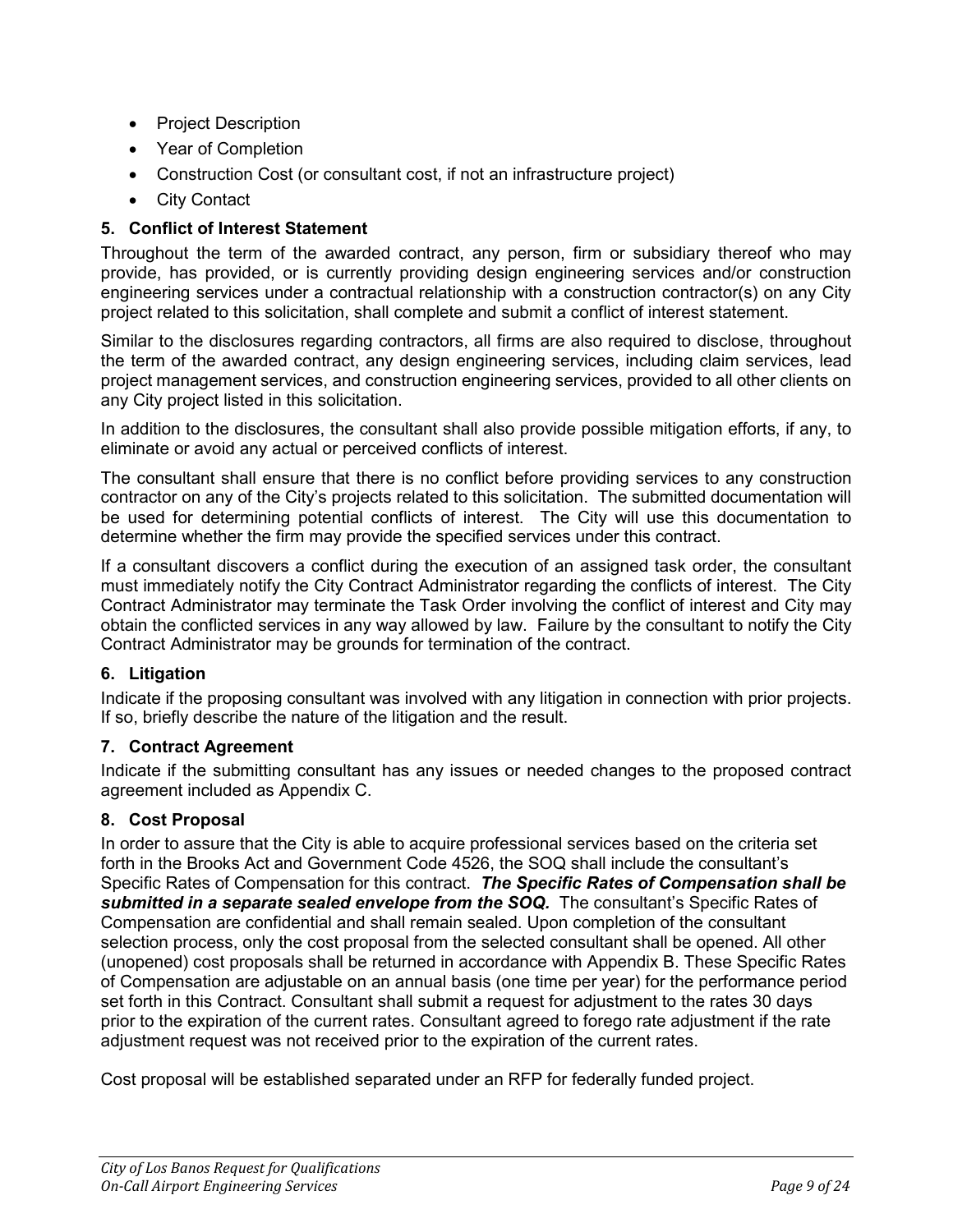## **APPENDIX B – PROPOSAL EVALUATION**

#### EVALUATION PROCESS

All submittals will be evaluated by City Selection Committee. The Committee may be composed of City staff and other parties that may have expertise or experience in the services described herein. The Committee will review the submittals and will rank the proposers. The evaluation of the proposals shall be within the sole judgment and discretion of the Committee. All contacts during the evaluation phase shall be through the Contract Administrator/Project Administrator only. Proposers shall neither contact nor lobby evaluators during the evaluation process. Attempts by Proposer to contact members of the Committee may jeopardize the integrity of the evaluation and selection process and risk possible disqualification of Proposer.

The Committee will evaluate each submittal meeting the qualification requirements set forth in this RFQ. Proposers should bear in mind that any submittal that is unrealistic in terms of the technical or schedule commitments may be deemed reflective of an inherent lack of technical competence or indicative of a failure to comprehend the complexity and risk of the City requirements as set forth in this RFQ.

The selection process may include oral interviews. The consultants will be notified of the time and place of oral interviews and if any additional information that may be required to be submitted. Interviews may be held with the top ranked consultants. In the event that the City receives no more than three SOQs, the City may opt to not conduct an oral interview.

## EVALUATION CRITERIA

Proposals will be evaluated according to each Evaluation Criteria, and scored on a zero to five-point rating. The scores for all the Evaluation Criteria will then be multiplied according to their assigned weight to arrive at a weighted score for each proposal. A submittal with a high weighted total will be deemed of higher quality than a proposal with a lesser-weighted total. The final maximum score for any proposal is five hundred (500) points.

| <b>Rating Scale</b> |                           |                                                                                                                                                                                                                               |  |  |  |
|---------------------|---------------------------|-------------------------------------------------------------------------------------------------------------------------------------------------------------------------------------------------------------------------------|--|--|--|
| $\Omega$            | <b>Not</b><br>Acceptable  | Non-responsive, fails to meet RFQ specifications. The approach has no probability of<br>success. For mandatory requirement this score will result in disqualification of<br>submittal.                                        |  |  |  |
|                     | Poor                      | Below average, falls short of expectations, is substandard to that which is the average<br>or expected norm, has a low probability of success in achieving project objectives per<br>RFQ.                                     |  |  |  |
| 2                   | Fair                      | Has a reasonable probability of success, however, some objectives may not be met.                                                                                                                                             |  |  |  |
| 3                   | Average                   | Acceptable, achieves all objectives in a reasonable fashion per RFQ specification. This<br>will be the baseline score for each item with adjustments based on interpretation of<br>submittal by Evaluation Committee members. |  |  |  |
| 4                   | Above<br>Average/Good     | Very good probability of success, better than that which is average or expected as the<br>norm. Achieves all objectives per RFQ requirements and expectations.                                                                |  |  |  |
| 5                   | Excellent/<br>Exceptional | Exceeds expectations, very innovative, clearly superior to that which is average or<br>expected as the norm. Excellent probability of success and in achieving all objectives<br>and meeting RFQ specification.               |  |  |  |

The Evaluation Criteria Summary and their respective weights are as follows: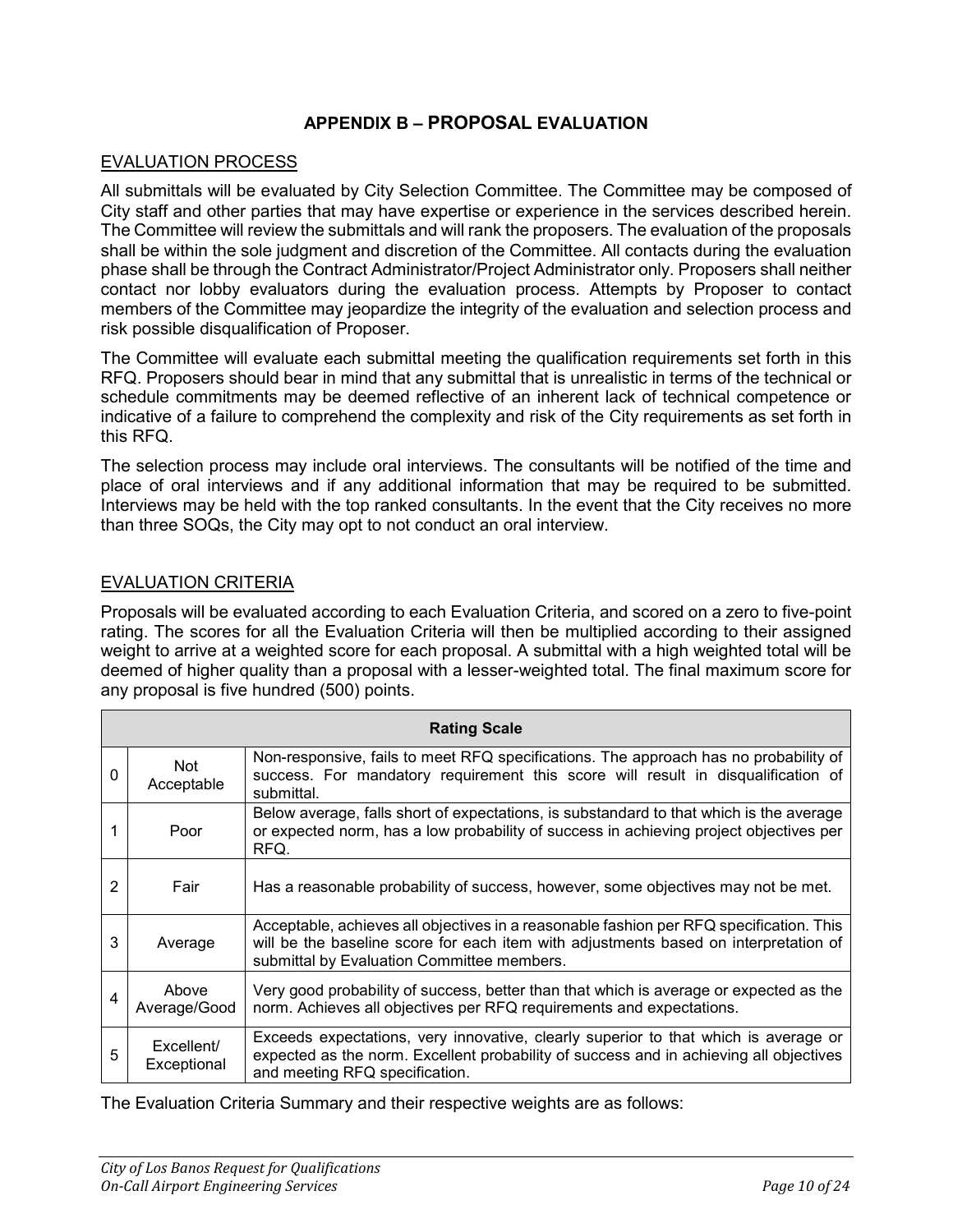| No. | <b>Written Evaluation Criteria</b>     | Weight    |  |
|-----|----------------------------------------|-----------|--|
| 1   | <b>Completeness of Response</b>        | Pass/Fail |  |
| 2   | <b>Qualifications &amp; Experience</b> | 30        |  |
| 3   | Organization & Approach                | 15        |  |
| 4   | Past Experience on Municipal Projects  | 20        |  |
| 5   | <b>Staff Availability</b>              | 15        |  |
| 6   | <b>Conflict of Interest Statement</b>  | Pass/Fail |  |
| 7   | Proposal Format                        | 5         |  |
| 8   | References                             | 15        |  |
|     | Subtotal:                              | 100       |  |

| No.       | Weight                                   |     |
|-----------|------------------------------------------|-----|
| 9         | Presentation by Team                     | 10  |
| 10        | Q&A Response<br>Panel<br>to<br>Questions | 15  |
| Subtotal: |                                          | 25  |
|           | Total:                                   | 125 |

## **1. Completeness of Response (Pass/Fail)**

a. Responses to this RFQ must be complete. Responses that do not include the proposal content requirements identified within this RFQ and subsequent addenda and do not address each of the items listed below will be considered incomplete, be rated a Fail in the Evaluation Criteria and will receive no further consideration. Responses that are rated a Fail and are not considered may be picked up at the delivery location within 14 calendar days of contract award and/or the completion of the competitive process.

#### **2. Qualifications & Experience (30 points)**

a. Relevant experience, specific qualifications, and technical expertise of the firm and subconsultants to conduct engineering services on airport capital improvement projects.

## **3. Organization & Approach (15 points)**

- a. Describes familiarity of project and demonstrates understanding of work completed to date and project objectives moving forward
- b. Roles and Organization of Proposed Team
	- i. Proposes adequate and appropriate disciplines of project team.
	- ii. Some or all of team members have previously worked together on similar project(s).
	- iii. Overall organization of the team is relevant to City needs.
- c. Project and Management Approach
	- i. Team is managed by an individual with appropriate experience in similar projects. This person's time is appropriately committed to the project.
	- ii. Team successfully addresses Site Planning and Programming efforts.
	- iii. Project team and management approach responds to project issues. Team structure provides adequate capability to perform both volume and quality of needed work within project schedule milestones.
- d. Roles of Key Individuals on the Team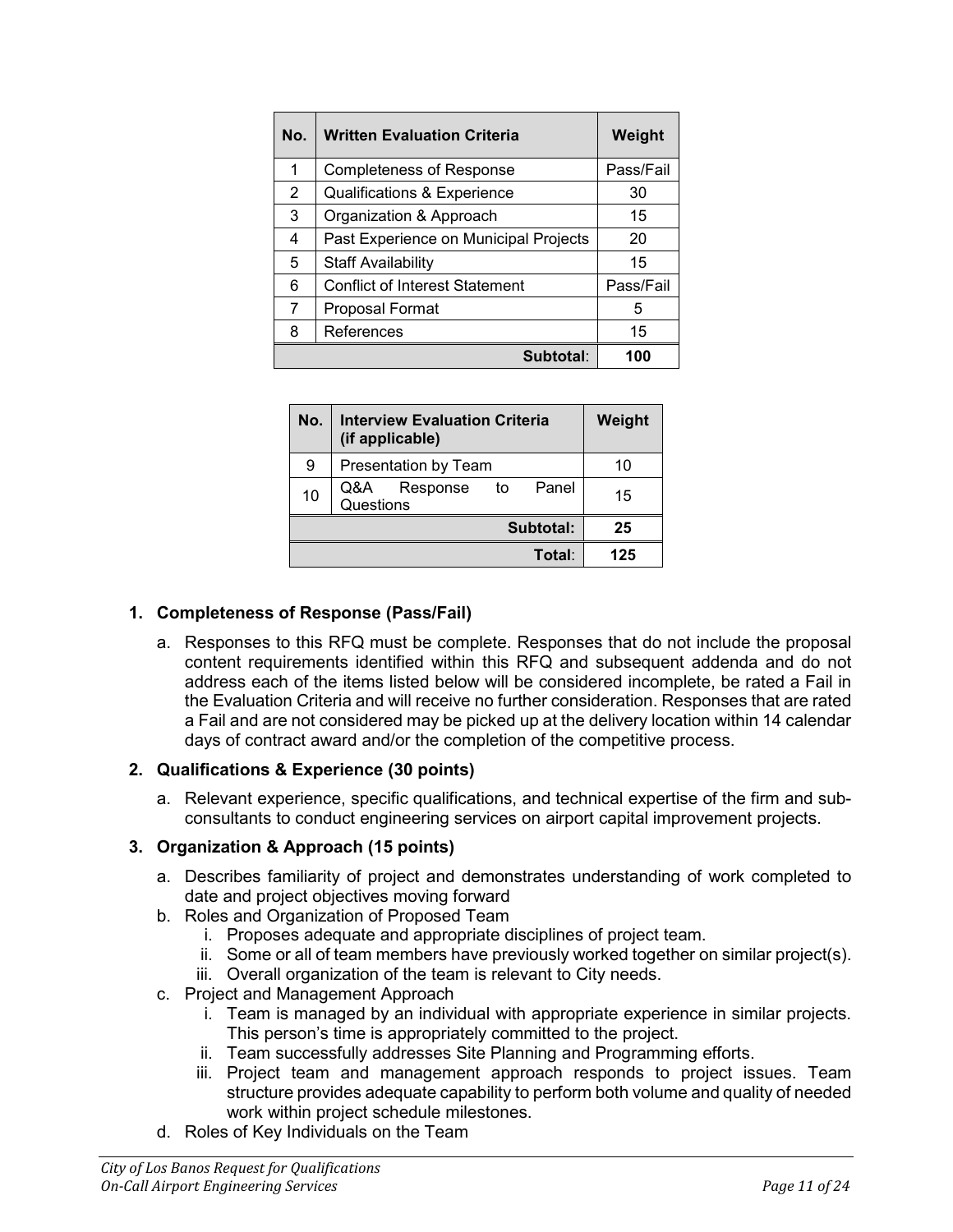- i. Proposed team members, as demonstrated by enclosed resumes, have relevant experience for their role in the project.
- ii. Key positions required to execute the project team's responsibilities are appropriately staffed.
- e. Working Relationship with City
	- i. Team and its leaders have experience working in the public sector and knowledge of public sector procurement process.
	- ii. Team leadership understands the nature of public sector work and its decisionmaking process.
	- iii. Proposal responds to need to assist City during the project.

#### **4. Past Experience on Airport Projects (20 points)**

- a. Consultant demonstrates experience with performance of services within the comparable cities for projects similar in nature to those related to this solicitation.
- b. Consultant demonstrates successful completion of said projects.
- c. Consultant is familiar with City standards and procedures.

## **5. Staff Availability (15 points)**

a. Consultant demonstrates project team staff is available and able to promptly respond to requests throughout the contract duration in order to timely deliver projects.

#### **6. Conflict of Interest Statement (Pass/Fail)**

- a. Discloses any financial, business or other relationship with the City that may have an impact upon the outcome of the contract or the construction project.
- b. Lists current clients who may have a financial interest in the outcome of this contract or the construction project that will follow.
- c. Discloses any financial interest or relationship with any construction company that might submit a bid on the construction project.
- d. Consultant may use the Caltrans Disclosure of Potential Conflict of Interest Form for A&E **Contracts**

## **7. Proposal Format (5 points)**

- a. Attractive, professional appearance. (Cover, internal layout, font type and size, and illustrations/photos)
- b. Clear, concise, error-free.

## **8. References (15 points)**

a. Provide as reference the name of at least three (3) agencies you currently or have previously consulted for in the past three (3) years.

## **9. Presentation by Team (if applicable) (10 points)**

a. Team presentation conveying project understanding, communication skills, innovative ideas, critical issues and solutions.

#### **10. Q&A Response to Panel Questions (if applicable) (15 points)**

a. Proposer provides responses to various interview panel questions.

Weighted scores for each Proposal will be assigned utilizing the table below: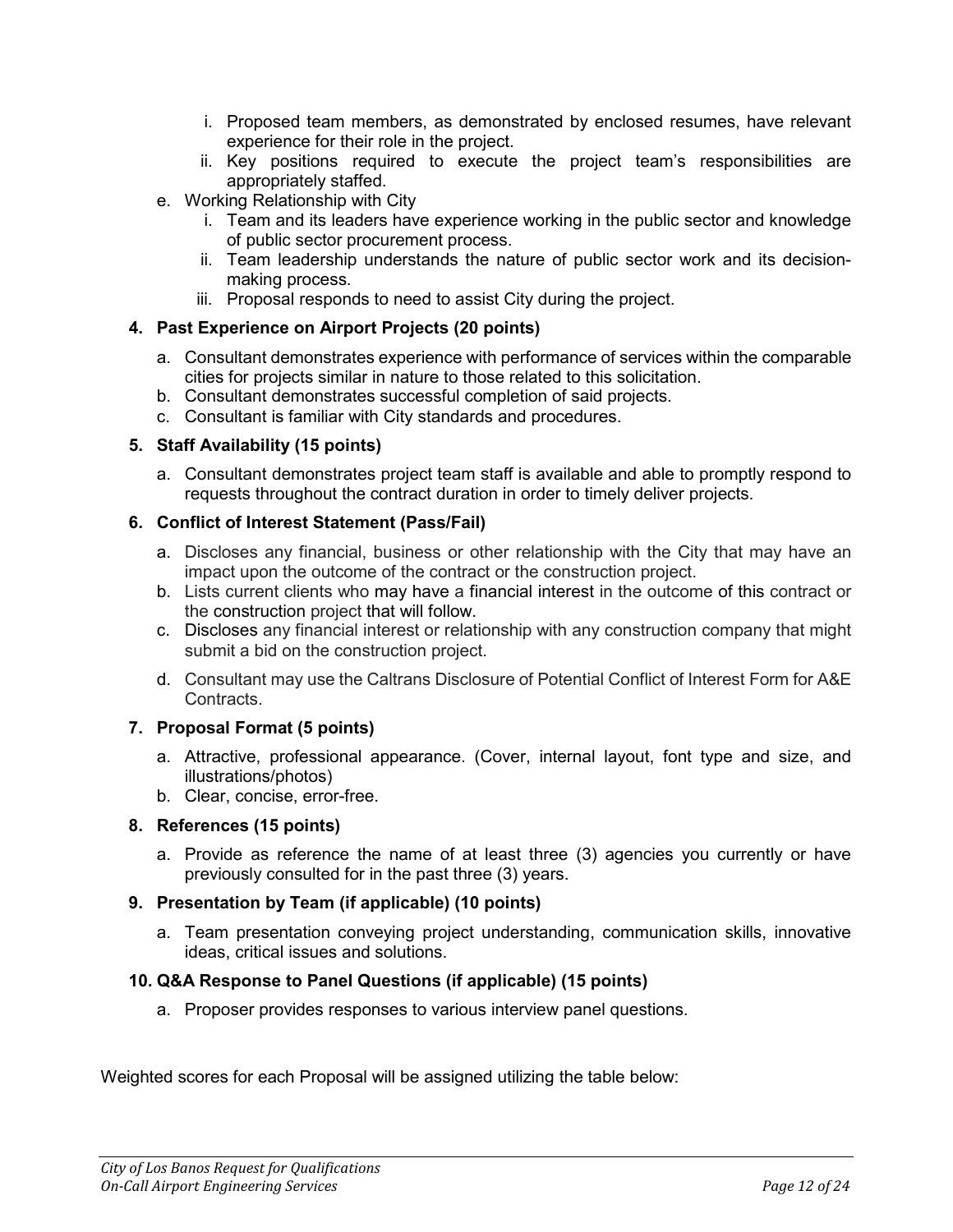| No.    | <b>Evaluation Criteria</b>            | Rating<br>$(0-5)$ | Weight    | <b>Score</b><br>(Rating *<br>Weight) |
|--------|---------------------------------------|-------------------|-----------|--------------------------------------|
| 1      | <b>Completeness of Response</b>       | N/A               | Pass/Fail | Pass/Fail                            |
| 2      | Qualifications & Experience           |                   | 30        |                                      |
| 3      | Organization & Approach               |                   | 15        |                                      |
| 4      | Past Experience on Municipal Projects |                   | 20        |                                      |
| 5      | <b>Staff Availability</b>             |                   | 15        |                                      |
| 6      | <b>Conflict of Interest Statement</b> | N/A               | Pass/Fail | Pass/Fail                            |
| 7      | Proposal Format                       |                   | 5         |                                      |
| 8      | References                            |                   | 15        |                                      |
| 9      | Presentation by Team                  |                   | 10        |                                      |
| 10     | Q&A Response to Panel Questions       |                   | 15        |                                      |
| Total: |                                       |                   | 125       |                                      |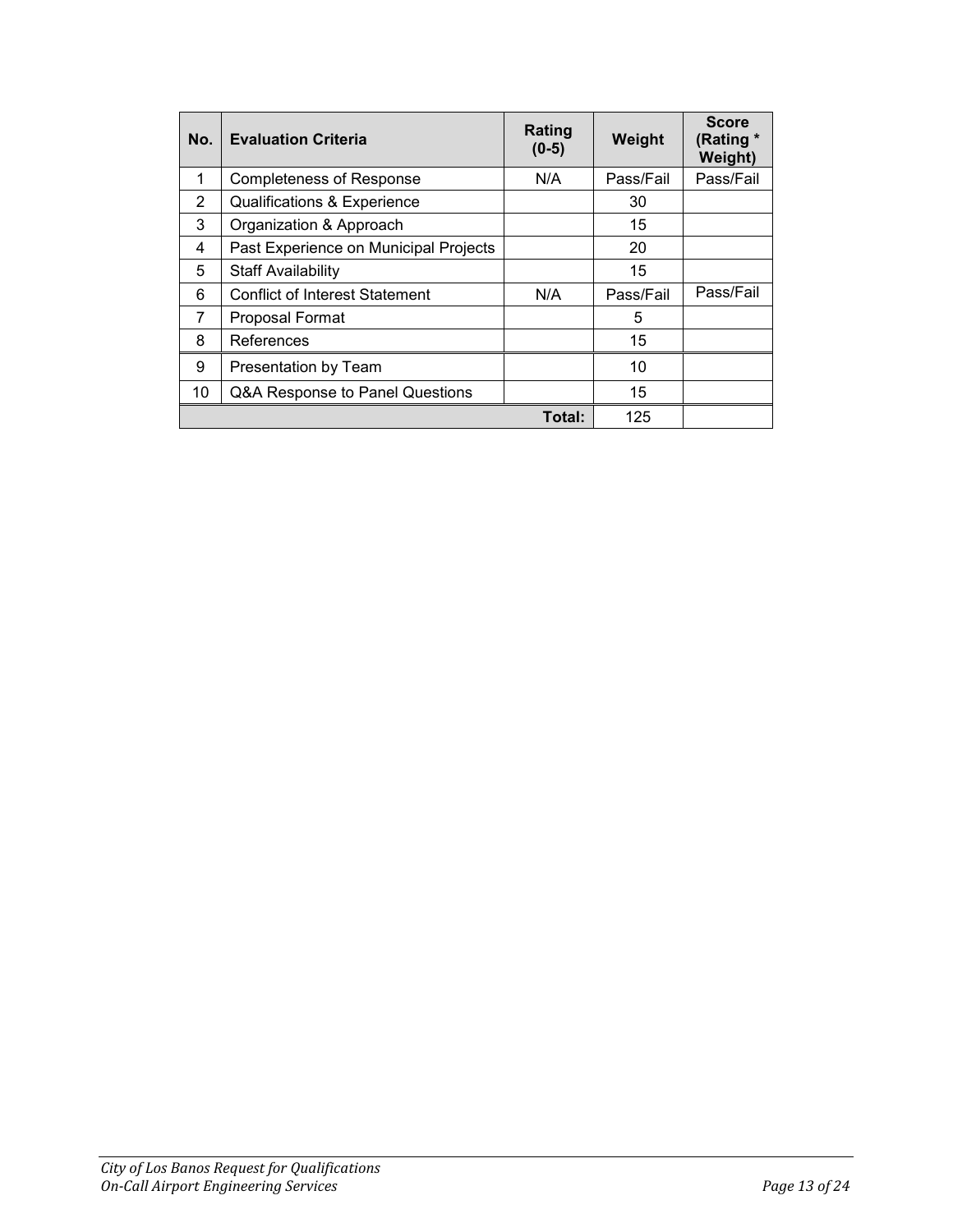## **APPENDIX C –SAMPLE CONTRACT AGREEMENT (For Non-Federally Funded Project)**

## **PROFESSIONAL SERVICES AGREEMENT BETWEEN THE CITY OF LOS BANOS AND [***CONSULTANT NAME***] FOR ON-CALL ENGINEERING SERVICES**

THIS AGREEMENT is made and entered into this easy of 2022, by and between the City of Los Banos, California, a municipal corporation, ("City,") and [CONSULTANT NAME], a [ partnership, corporation, etc.] ("Consultant").

#### RECITALS

A. City is a municipal corporation duly organized and validly existing under the laws of the State of California with the power to carry on its business as it is now being conducted under the statutes of the State of California.

B. City desires to engage Consultant as an independent contractor to provide professional engineering services for specific tasks/projects on short notice as needed to support the City's Public Works Department/City Engineer.

C. Consultant possesses the skill, experience, ability, background, certification and knowledge to provide the services described in this Agreement.

D. City desires to retain Consultant to render professional services under the terms and conditions set forth in this Agreement.

NOW, THEREFORE, it is mutually agreed by and between the undersigned parties as follows:

**1. Term.** The term of this Agreement shall commence upon the above written date and shall remain in effect until June 30, 2027, unless terminated earlier as set forth herein. The Consultant's Cost Proposal is attached hereto (Exhibit A) and incorporated by reference. If there is any conflict between the approved Cost Proposal and this contract, this contract shall take precedence.

**2. Scope of Services.** Services to be performed by Consultant may include the following on an on-call basis upon reasonable notice to Consultant:

- b. Provide consulting and professional services including project planning, design, engineering, land surveying, and drafting services.
- c. Provide professional services during the bid process including preparation of cost estimates and specifications, project construction, and project completion.
- d. Provide field surveys as requested.
- e. Review the City's requested project and/or task to be accomplished, and provide preliminary consultation, research and evaluation.
- f. Assist the City's Engineering Division with presentations and/or recommendations to City staff administration, or City Council.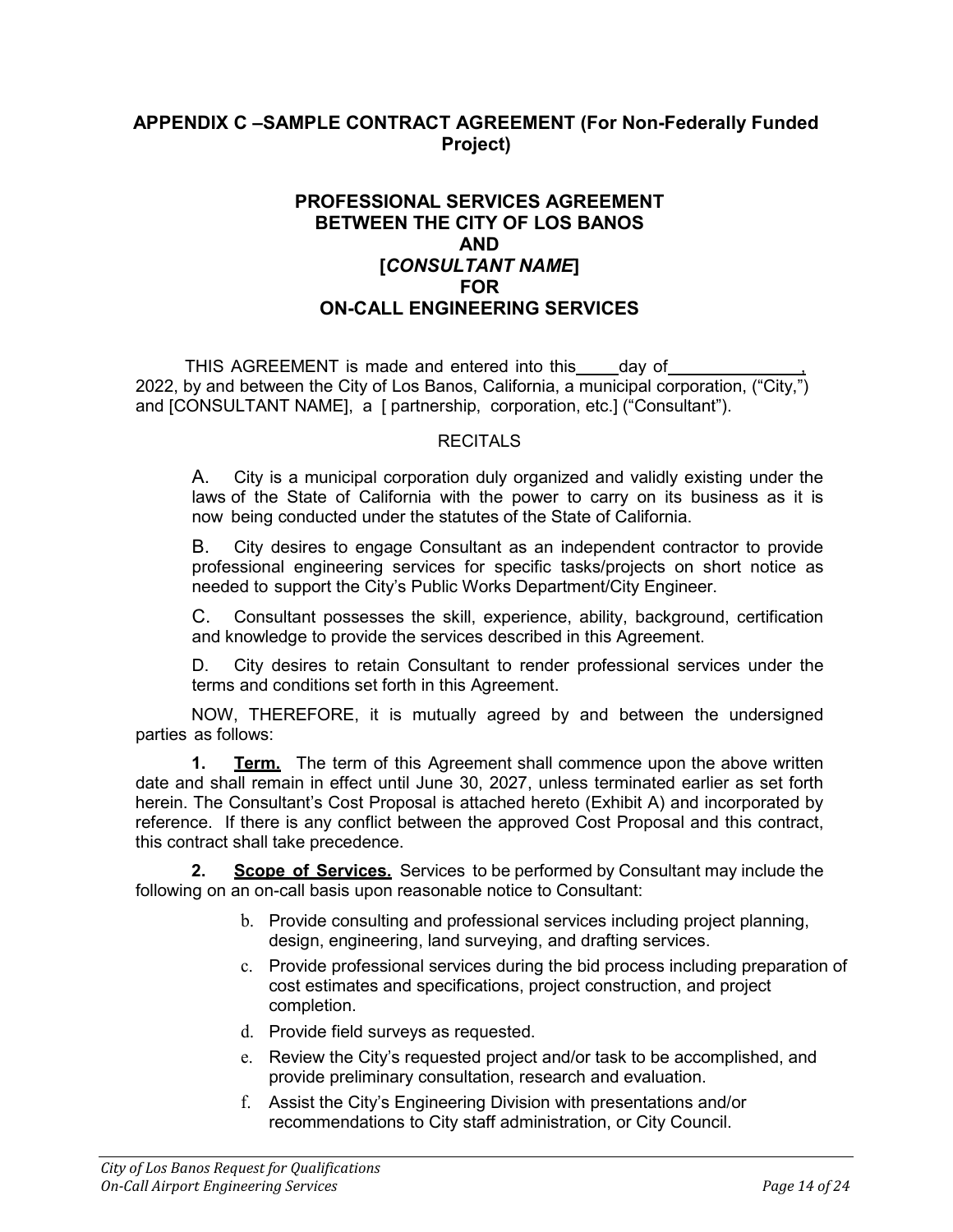- g. Third party review consultation related to documents prepared by the City's Engineering Division or other consultants retained by the City.
- h. Project design/engineering/construction management; airfield hydrology; airfield civil and electrical engineering for ACIP projects, including aircraft parking aprons, taxiways, fueling stations, runways, airfield marking, airfield signage and lighting, hangar rehabilitation, airfield drainage, landside parking and circulation infrastructure; project inspection; and other tasks as assigned.
- i. Review and provide comments on environmental documents for proposed projects submitted to the City in accordance with the California Environmental Quality Act.
- j. Coordination with the Federal Aviation Administration (FAA) in grant proposals, performance, and closeout.
- k. Miscellaneous consulting support services for engineering and special services as may be required from time to time by the Airport. These services may include representing the Airport in discussions with governing bodies and regulatory agencies regarding grant requirements, airport grant eligibility, and project documentation.
- l. Assist City staff in developing, reviewing, and updating standard operating procedures (SOP) for airport related works.

2.1 Consultant shall provide such services on an as needed basis when given written instruction to do so by the Public Works Director, or his designee. Consultant shall diligently perform all the services described in the Scope of Services.

2.2 All professional services shall be performed by Consultant or under Consultant's supervision. All professional services to be provided by Consultant pursuant to this Agreement shall be provided by personnel experienced in their respective fields and in a manner consistent with the standards of care, diligence and skill ordinarily exercised by professional Consultants in accordance with sound professional practices.

2.3 Consultant acknowledges that City may enter into agreements with other consultants for services similar to the services that are subject to this Agreement or may have its own employees perform services similar to those services contemplated by this Agreement.

**1. Administration.** The Public Works Director shall administer this Agreement on behalf of the City. The Public Works Director or his/her authorized representative shall represent City in all matters pertaining to the services to be rendered pursuant to this Agreement.

**4. Time of Performance.** Upon receipt of written Notice to Proceed from the City, Consultant shall perform with due diligence the services requested by the city and agreed on by the Consultant. Time is of the essence in the performance of services under this Agreement and the services shall be performed to completion in a diligent and timely manner. The failure by Consultant to perform the services in a diligent and timely manner may result in termination of this Agreement by City. Notwithstanding the foregoing, Consultant shall not be responsible for delays due to causes beyond Consultant's reasonable control. However, in the case of any such delay in the services to be provided for the Project, each party hereby agrees to provide notice to the other party so that all delays can be addressed.

4.1 Consultant is advised that any recommendation for contract award is not binding on City until the contract is fully executed and approved by the City.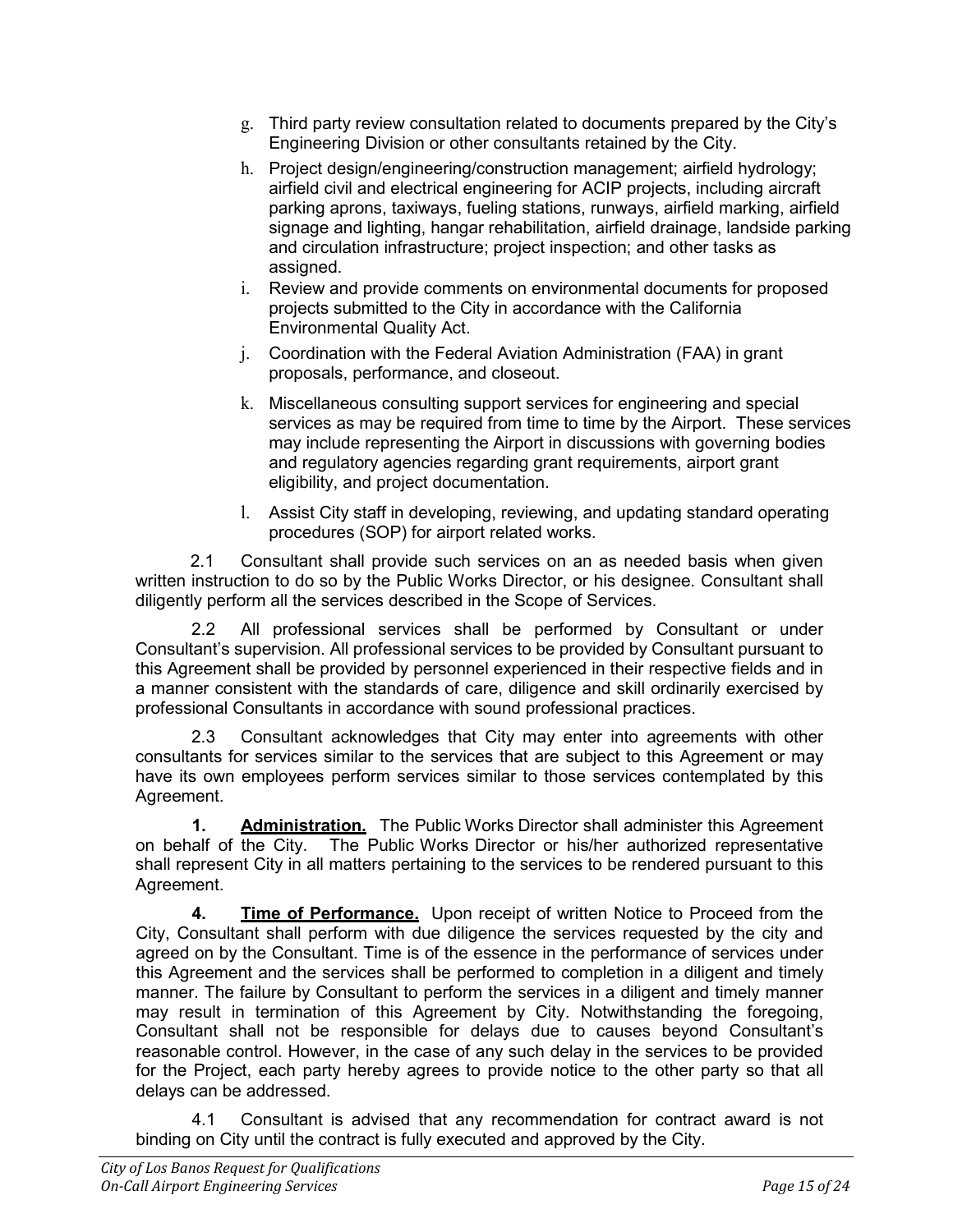4.2 The period of performance for each specific project shall be in accordance with the Task Order for that project. If work on a Task Order is in progress on the expiration date of this contract, the terms of the contract shall be extended by contract amendment.

**5. Allowable Costs and Payments.** Consultant will be reimbursed for hours worked at the hourly rates specified in Consultants Cost Proposal as negotiated with each task order or RFP. The specified hourly rates shall include direct salary costs, employee benefits, overhead, and fee. These rates are adjustable on an annual basis (one time per year) for the performance period set forth in this Contract. Consultant shall submit a request for adjustment to the rates 30 days prior to the expiration of the current rates. Consultant agreed to forego rate adjustment if the rate adjustment request was not received prior to the expiration of the current rates. Consultant's compensation for all work performed in accordance with this Agreement, including all reimbursable items and subconsultant fees, shall not exceed \$200,000 per year during the term of this Agreement.

5.1 In addition, Consultant will be reimbursed for incurred (actual) direct costs other than salary costs that are in the cost proposal and identified in the cost proposal and in the executed Task Order.

5.2 Specific projects will be assigned to Consultant through issuance of Task Orders.

5.3 After a project to be performed under this contract is identified by the City, the City will prepare a draft Task Order; less the cost estimate. A draft Task Order will identify the scope of services, expected results, project deliverables, period of performance, project schedule and will designate a City Project Coordinator. The draft Task Order will be delivered to Consultant for review. Consultant shall return the draft Task Order within ten (10) calendar days along with a Cost Estimate, including a written estimate of the number of hours and hourly rates per staff person, any anticipated reimbursable expenses, overhead, fee if any, and total dollar amount. After agreement has been reached on the negotiable items and total cost; the finalized Task Order shall be signed by both the City and **Consultant** 

5.4 Task Orders may be negotiated for a lump sum (Firm Fixed Price) or for specific rates of compensation, both of which must be based on the labor and other rates set forth in Consultant's Cost Proposal received at time of Task Order submission or RFP submission.

5.5 Reimbursement for transportation and subsistence costs shall not exceed the rates as specified in the approved Cost Proposal.

5.6 When milestone cost estimates are included in the approved Cost Proposal, Consultant shall obtain prior written approval for a revised milestone cost estimate from the Contract Administrator before exceeding such estimate.

5.7 Progress payments for each Task Order will be made monthly in arrears based on services provided and actual costs incurred.

5.8 Consultant shall not commence performance of work or services until this contract has been approved by the City, and notification to proceed has been issued by the City's Contract Administrator. No payment will be made prior to approval or for any work performed prior to approval of this contract.

5.9 A Task Order is of no force or effect until returned to the City and signed by an authorized representative of the City. No expenditures are authorized on a project and work shall not commence until a Task Order for that project has been executed by the City.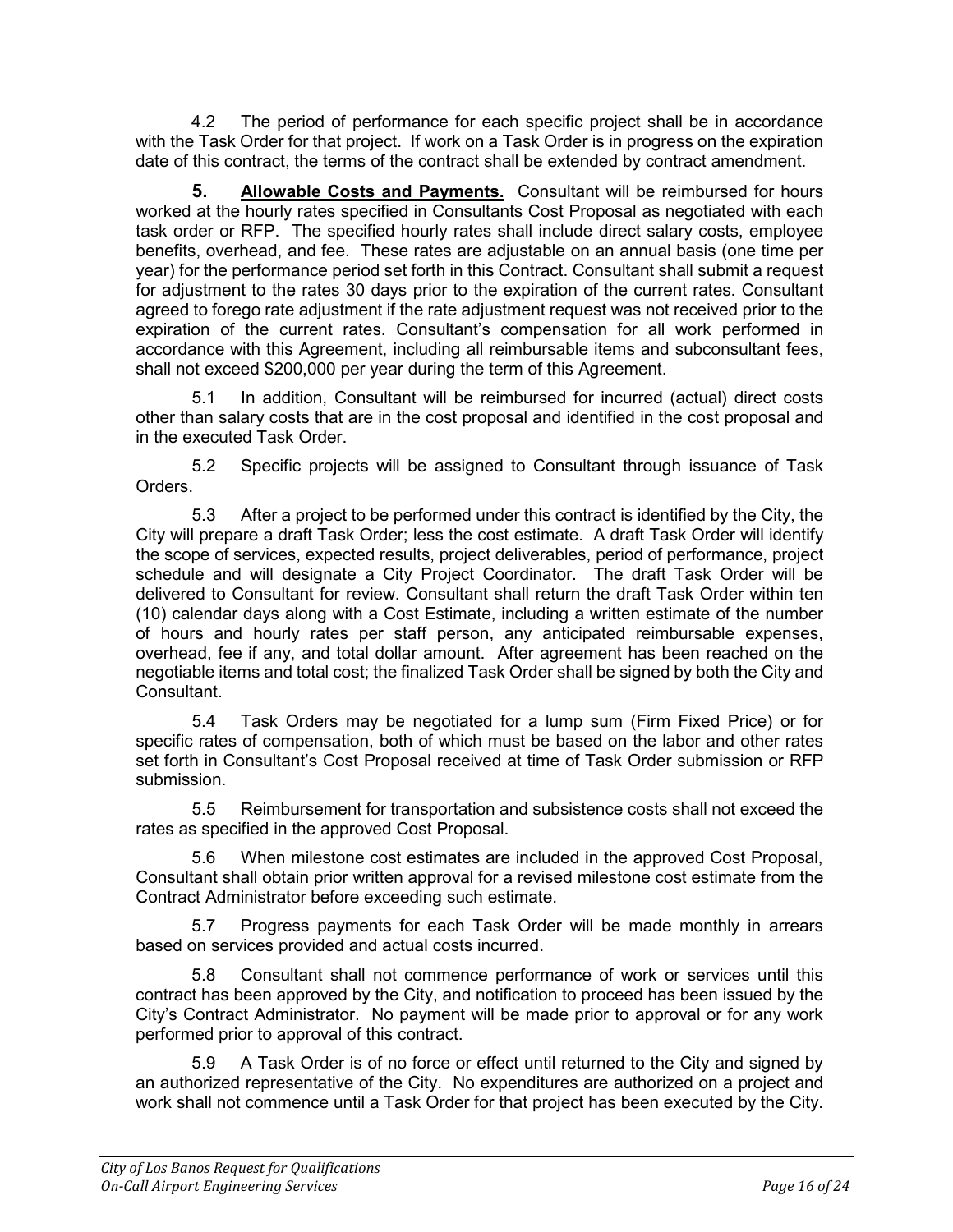5.10 Consultant will be reimbursed, as promptly as fiscal procedures will permit upon receipt by the City's Contract Administrator of itemized invoices. Separate invoices itemizing all costs are required for all work performed under each Task Order. Invoices shall be submitted no later than 45 calendar days after the performance of work for which Consultant is billing, or upon completion of the Task Order. Invoices shall detail the work performed on each milestone, on each project as applicable. Invoices shall follow the format stipulated for the approved Cost Proposal and shall reference the project title and Task Order number. Invoices shall be mailed to the City's Contract Administrator at the following address:

> City of Los Banos, Nirorn Than, P.E., Public Works Director/City Engineer 411 Madison Avenue, Los Banos, CA 93635

5.11 The period of performance for Task Orders shall be in accordance with dates specified in the Task Order. No Task Order will be written which extends beyond the expiration date of this Contract.

5.12 The total amount payable by the City for an individual Task Order shall not exceed the amount agreed to in the Task Order, unless authorized by contract amendment.

5.13 If the Consultant fails to satisfactorily complete a deliverable according to the schedule set forth in a Task Order, no payment will be made until the deliverable has been satisfactorily completed.

5.14 Task Orders may not be used to amend this Agreement and may not exceed the scope of work under this Agreement.

5.15 The total amount payable by the City for all Task Orders resulting from this contract shall not exceed \$ 2,500,000.00. It is understood and agreed that there is no guarantee, either expressed or implied that this dollar amount will be authorized under this contract through Task Orders.

**6. Subcontracting.** Nothing contained in this contract or otherwise, shall create any contractual relation between the City and any subconsultant(s), and no subcontract shall relieve Consultant of its responsibilities and obligations hereunder. Consultant agrees to be as fully responsible to the City for the acts and omissions of its subconsultant(s) and of persons either directly or indirectly employed by any of them as it is for the acts and omissions of persons directly employed by Consultant. Consultant's obligation to pay its subconsultant(s) is an independent obligation from the City's obligation to make payments to the Consultant.

6.1 Consultant shall perform the work contemplated with resources available within its own organization and no portion of the work pertinent to this contract shall be subcontracted without written authorization by the City's Contract Administrator, except that, which is expressly identified in the approved Cost Proposal.

6.2 Consultant shall pay its subconsultants within ten (10) calendar days from receipt of each payment made to Consultant by the City.

6.3 All subcontracts entered into as a result of this contract shall contain all the provisions stipulated in this contract to be applicable to subconsultants.

6.4 Any substitution of subconsultant(s) must be approved in writing by City's Contract Administrator prior to the start of work by the subconsultant(s).

**7. Indemnification.** When the law establishes a professional standard of care for Consultant's Services, to the fullest extent permitted by law, Consultant shall indemnify, protect, defend, and hold harmless City and any and all of its officials, employees and agents from and against any and all losses, liabilities, damages, costs, and expenses,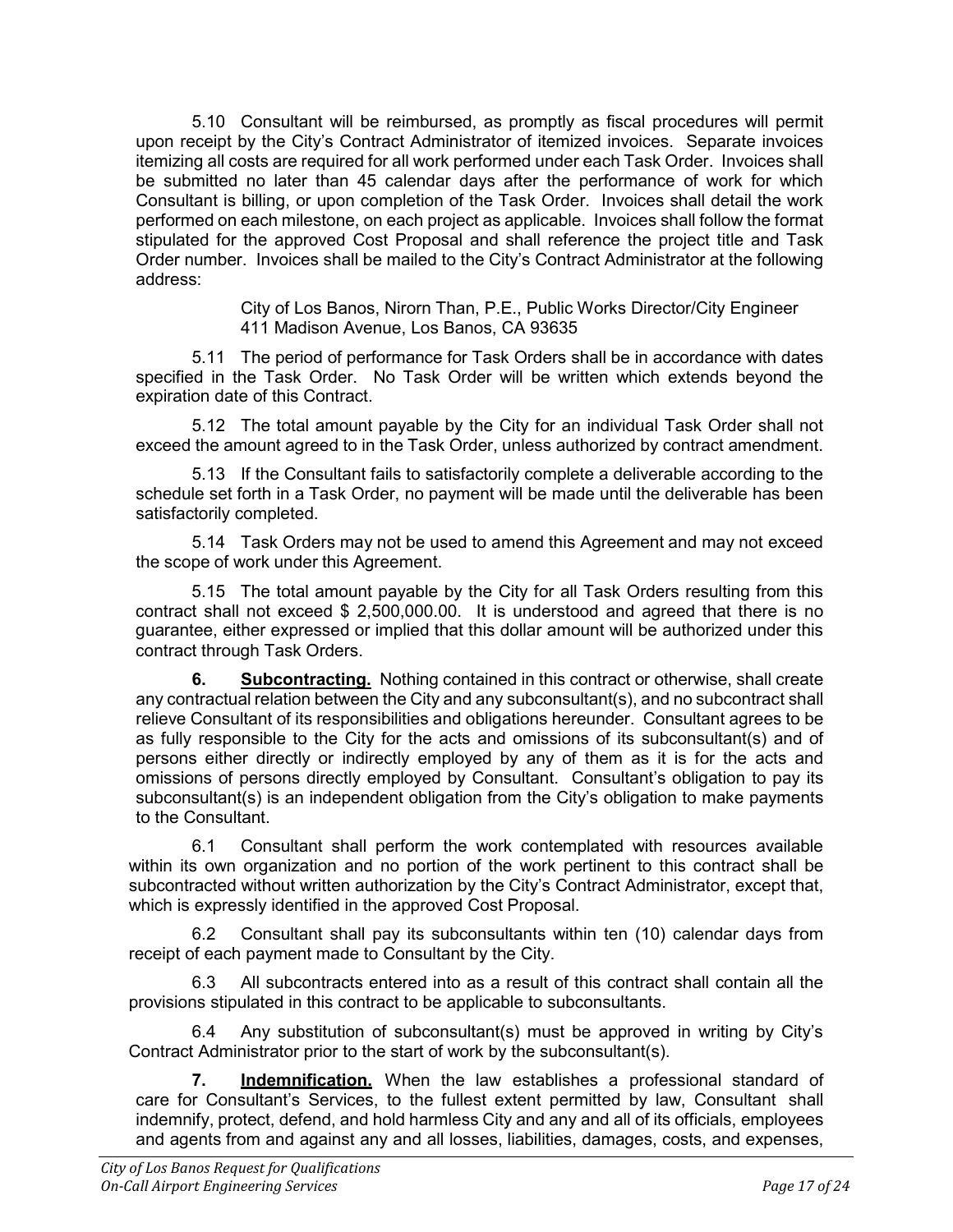including legal counsel's fees and costs, but only to the extent the Consultant (and its Sub consultants) are responsible for such damages, liabilities and costs on a comparative basis of fault between the Consultant (and its Sub consultants) and the City in the performance of professional services under this agreement.

Other than in the performance of professional services and to the full extent permitted by law, Consultant shall indemnify, defend, and hold harmless City, and any and all of its employees, officials and agents from and against any liability (including liability for claims, suits, actions, arbitration proceedings, administrative proceedings, regulatory proceedings, losses, expenses or costs of any kind, whether actual, alleged or threatened, including legal counsel's fees and costs, court costs, interest, defense costs, and expert witness fees), where the same arise out of, are a consequence of, or are in any way attributable to, in whole or in part, the performance of this Agreement by Consultant or by any individual or City for which Consultant is legally liable, including, but not limited to officers, agents, employees, or subcontractors of Consultant.

Notwithstanding the foregoing, nothing herein shall be construed to require Consultant to indemnify the Indemnified Parties from any Claim arising from the active negligence or willful misconduct of the Indemnified Parties. Nothing in this indemnity shall be construed as authorizing any award of attorney's fees in any action on or to enforce the terms of this Agreement. This indemnity shall apply to all claims and liability regardless of whether any insurance policies are applicable. The policy limits do not act as a limitation upon the amount of indemnification to be provided by the Consultant.

In the event the City indemnities are made a party to any action, lawsuit, or other adversarial proceeding arising from Consultant's performance of this agreement, the Consultant shall provide a defense to the City indemnities, or at the City's option, reimburse the City indemnities their costs of defense, including reasonable legal counsels' fees, incurred in defense of such claims.

**8. Insurance.** Without limiting Consultant's indemnification of City, and prior to commencement of work, Consultant shall obtain, provide and maintain at its own expense during the term of this Agreement, a policy or policies of liability insurance of the type and amounts described below and in a form satisfactory to City.

A. *Certificates of Insurance.* Consultant shall provide certificates of insurance with original endorsements to City as evidence of the insurance coverage required herein. Insurance certificates must be approved by the City Attorney prior to commencement of performance or issuance of any permit. Current certification of insurance shall be kept on file with City at all times during the term of this Agreement.

B. *Signature.* A person authorized by the insurer to bind coverage on its behalf shall sign certification of all required policies.

Acceptable Insurers. All insurance policies shall be issued by an insurance company currently authorized by the Insurance Commissioner to transact business of insurance in the State of California, with an assigned policyholders' Rating of A (or higher) and Financial Size Category Class VII (or larger) in accordance with the latest edition of Best's Key Rating Guide, unless otherwise approved by the City Attorney.

# D. *Coverage Requirements*.

i. Workers' Compensation Coverage. Consultant shall maintain Workers' Compensation Insurance and Employer's Liability Insurance for his or her employees in accordance with the laws of the State of California. In addition, Consultant shall require each subcontractor to similarly maintain Workers' Compensation Insurance and Employer's Liability Insurance in accordance with the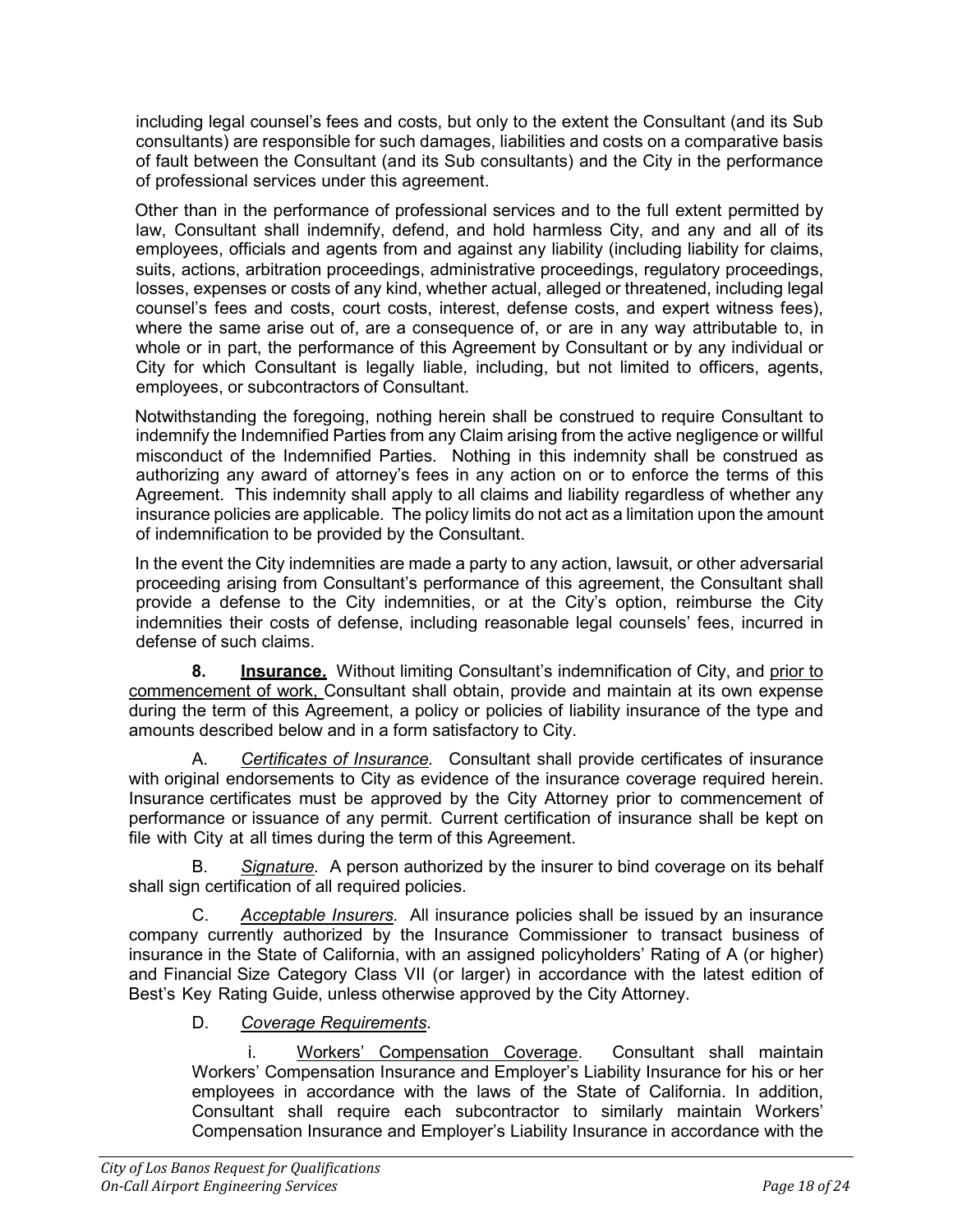laws of the State of California for all of the subcontractor's employees. Any notice of cancellation or non-renewal of all Workers' Compensation policies must be received by City at least thirty (30) calendar days (10 calendar days written notice of nonpayment of premium) prior to such change. The insurer shall agree to waive all rights of subrogation against City, its officers, agents, employees and volunteers for losses arising from work performed by Consultant for City.

ii. General Liability Coverage. Consultant shall maintain commercial general liability insurance in an amount not less than one million dollars (\$1,000,000) per occurrence for bodily injury, personal injury, and property damage, including without limitation, contractual liability. If commercial general liability insurance or other form with a general aggregate limit is used, the general aggregate limit shall be at least twice the required occurrence limit.

iii. Automobile Liability Coverage. Consultant shall maintain automobile insurance covering bodily injury and property damage for all activities of the Consultant arising out of or in connection with work to be performed under this Agreement, including coverage for any owned, hired, non-owned or rented vehicles, in an amount not less than one million dollars (\$1,000,000) combined single limit for each occurrence.

iv. Professional Errors and Omissions Insurance. Consultant shall maintain professional errors and omissions insurance, which covers the services to be performed in connection with this Agreement in the minimum amount of one million dollars (\$1,000,000) per claim and not less than two million dollars (\$2,000,000) in the annual aggregate.

E. *Endorsements.* Each general liability and automobile liability insurance policy shall be endorsed with the following specific language:

i. The City, its elected or appointed officers, officials, employees, agents and volunteers are to be covered as additional insureds with respect to liability arising out of work performed by or on behalf of the Consultant.

ii. This policy shall be considered primary insurance as respects to City, its elected or appointed officers, officials, employees, agents and volunteers as respects to all claims, losses, or liability arising directly or indirectly from the Consultant's operations or services provided to City. Any insurance maintained by City, including any self-insured retention City may have, shall be considered excess insurance only and not contributory with the insurance provided hereunder.

iii. This insurance shall act for each insured and additional insured as though a separate policy had been written for each, except with respect to the limits of liability of the insuring company.

iv. The insurer waives all rights of subrogation against City, its elected or appointed officers, officials, employees, agents and volunteers.

Any failure to comply with reporting provisions of the policies shall not affect coverage provided to City, its elected or appointed officers, officials, employees, agents or volunteers.

vi. The insurance provided by this policy shall not be suspended, voided, canceled, or reduced in coverage or in limits, by either party except after thirty (30) calendar days (10 calendar days written notice of non-payment of premium) written notice has been received by City.

8.1 Nothing in this Section shall be construed as limiting in any way, the indemnification provision contained in this Agreement, or the extent to which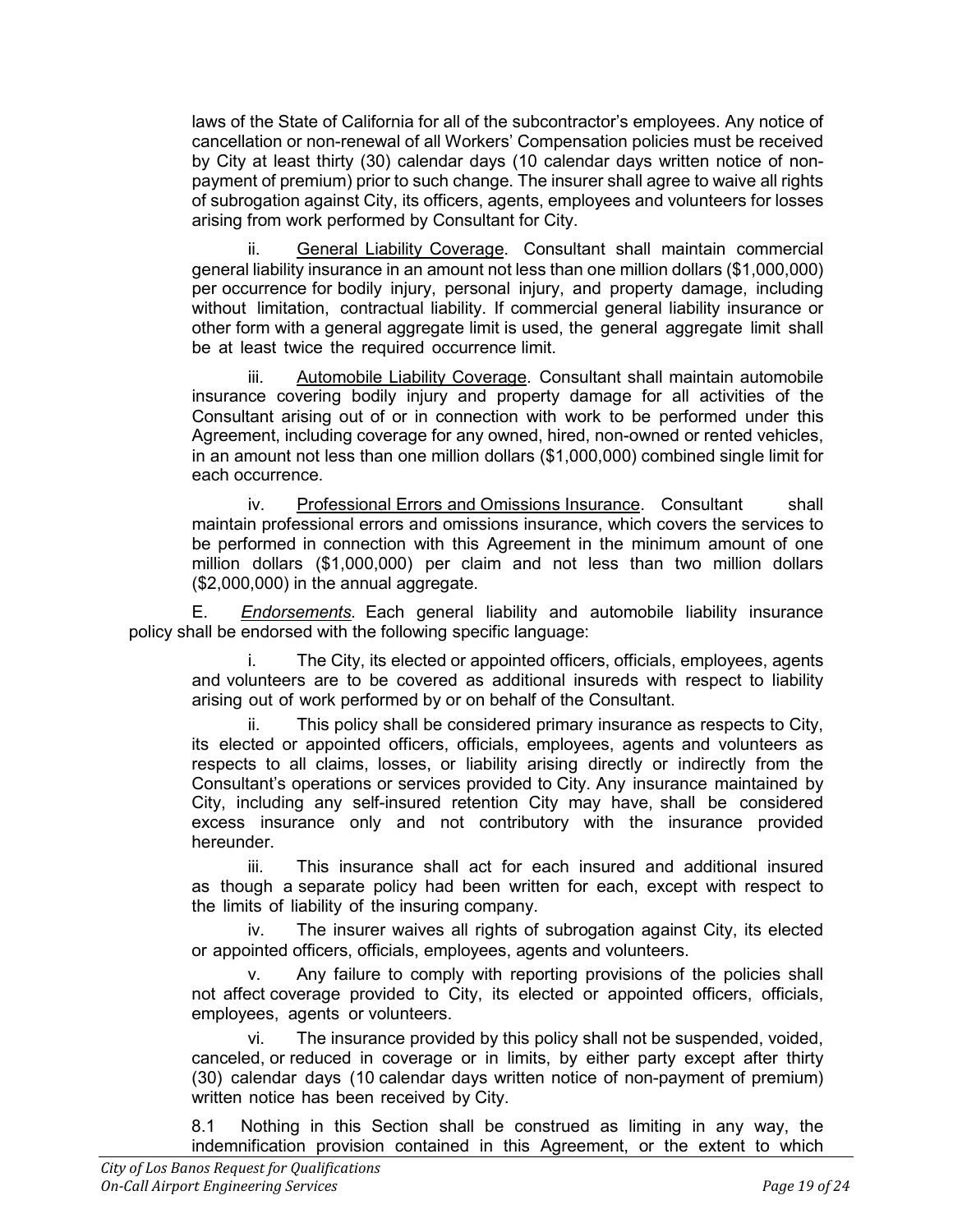Consultant may be held responsible for payments of damages to persons or property.

8.2 All subconsultants shall be included as additional insureds under the Consultant's policies, or the Consultant shall be responsible for causing subconsultants to purchase the appropriate insurance in compliance with the terms of this Agreement, including adding the City as an Additional Insured to the subconsultant's policies.

**9. Nondiscrimination.** In the performing of this Agreement, Consultant shall not discriminate against any subcontractor, employee or applicant for employment because of race, religious creed, color, national origin, ancestry, physical disability, mental disability, medical condition, marital status, sex, age, sexual orientation, religion, or handicap.

**10. Independent Contractor.** It is understood that City retains Consultant on an independent contractor basis and Consultant is not an agent or employee of City. The manner and means of conducting the work are under the control of Consultant, except to the extent they are limited by statute, rule or regulation and the expressed terms of this Agreement. Nothing in this Agreement shall be deemed to constitute approval for Consultant or any of Consultant's employees or agents, to be the agents or employees of City. Consultant shall have the responsibility for and control over the means of performing the work, provided that Consultant is in compliance with the terms of this Agreement. Anything in this Agreement that may appear to give City the right to direct Consultant as to the details of the performance or to exercise a measure of control over Consultant shall mean only that Consultant shall follow the desires of City with respect to the results of the services.

10.1 The Consultant shall at all times remain an independent Contractor with respect to the services to be performed under this Agreement and shall be responsible for the payment of Federal and State Employer Withholding Taxes, Unemployment Insurance Taxes, FICA Taxes, Retirement, Life and/or Medical Insurance, and Worker's Compensation Insurance for the employees of the Consultant or any other person performing services under this Agreement. Consultant and its employees are not entitled to the rights or benefits afforded to City's employees, including disability or unemployment insurance, workers' compensation, medical insurance, sick leave, or any other employment benefit. Consultant agrees to indemnify and hold City harmless from any claims, costs, losses, fees, penalties, interest, or damages suffered by City as a result of any claim by any person or entity contrary to the provisions of this Section.

**11. Ownership of Documents.** All documents, information and materials of any and every type furnished or prepared by the Consultant or any of its subcontractors pursuant to and in the course of performance of this Agreement shall be and remain the sole and exclusive property of the City. Such documents, information and materials shall include but not be limited to all findings, reports, plans, specifications, studies, drawings, estimates, documents, information and data including, but not limited to, electronic media, computer tapes or discs, files, and tapes furnished or prepared or accumulated by the Consultant in performing work under this Agreement, whether completed or in process. City shall have the sole right to use such documents, materials and information in its discretion without further compensation to Consultant or any other party. Consultant shall, at Consultant's expense, provide such documents, materials and information to City upon prior written request.

11.1 All Documents shall be considered works made for hire and all Documents and any and all intellectual property rights arising from their creation, including, but not limited to, all copyrights and other proprietary rights, shall be and remain the property of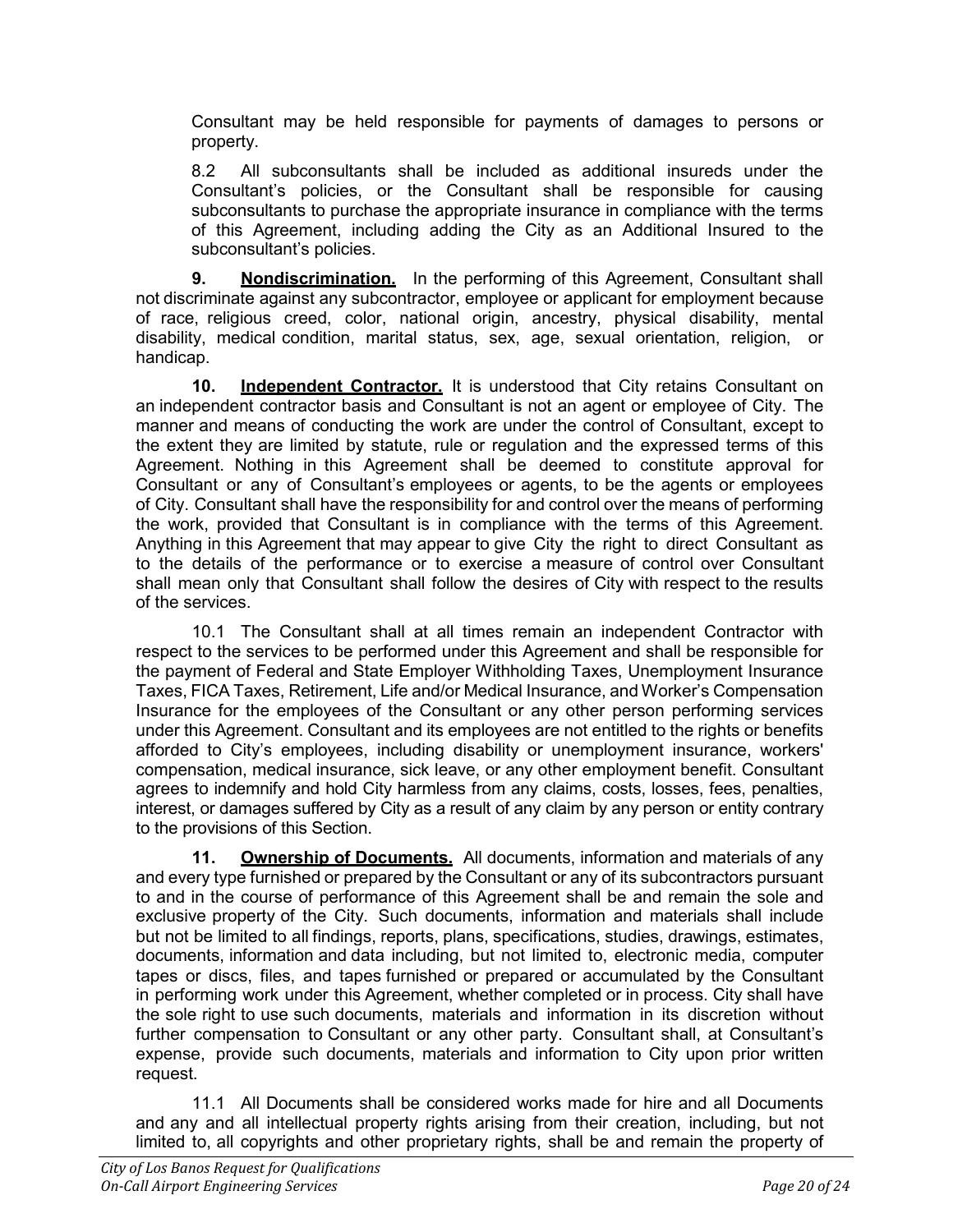the City without restriction or limitation upon their use, duplication or dissemination by the City. Consultant shall not obtain or attempt to obtain copyright protection as to any Documents.

**12. Confidentiality.** All City information disclosed to Consultant during the course of performance of services under this Agreement shall be treated as confidential and shall not be disclosed to any other persons or parties except as authorized by City, excepting that information which is public record and subject to disclosure pursuant to the Public Records Act, or otherwise required by law. All documents, including drafts, notes and communications that result from the services in this Agreement, shall be kept confidential unless City authorizes in writing the release of information, excepting that information which is public record and subject to disclosure pursuant to the Public Records Act, or otherwise required by law.

**13. Access to Records.** Consultant shall maintain all books, records, documents, accounting ledgers, and similar materials relating to work performed for City under this Agreement on file for at least three (3) years following the date of final payment to Consultant by City. Any duly authorized representative(s) of City shall have access to such records for the purpose of inspection, audit and copying at reasonable times, during Consultant's usual and customary business hours. Consultant shall provide proper facilities to City's representative(s) for access and inspection. Consultant shall be entitled to reasonable compensation for time and expenses related to such access and inspection activities, which shall be considered to be an additional service to the City, subject to the provisions of Section 5 hereinabove.

**14. Conflict of Interest.** Consultant shall disclose any financial, business, or other relationship with the City that may have an impact upon the outcome of this contract, or any ensuing City construction project. Consultant shall also list current clients who may have a financial interest in the outcome of this contract, or any ensuing City construction project, which will follow.

14.1 Consultant hereby certifies that it does not now have, nor shall it acquire any financial or business interest that would conflict with the performance of services under this contract.

14.2 Consultant hereby certifies that neither Consultant, nor any firm affiliated with Consultant will bid on any construction contract, or on any contract to provide construction inspection for any construction project resulting from this contract. An affiliated firm is one, which is subject to the control of the same persons through joint-ownership, or otherwise.

14.3 Except for subconsultants whose services are limited to providing surveying or materials testing information, no subconsultant who has provided design services in connection with this contract shall be eligible to bid on any construction contract, or on any contract to provide construction inspection for any construction project resulting from this contract.

14.4 Consultant hereby certifies that neither Consultant, its employees, nor any firm affiliated with Consultant providing services on this project prepared the Plans, Specifications, and Estimate for any construction project included within this contract. An affiliated firm is one, which is subject to the control of the same persons through jointownership, or otherwise.

14.5 Consultant further certifies that neither Consultant, nor any firm affiliated with Consultant, will bid on any construction subcontracts included within the construction contract. Additionally, Consultant certifies that no person working under this contract is also employed by the construction contractor for any project included within this contract.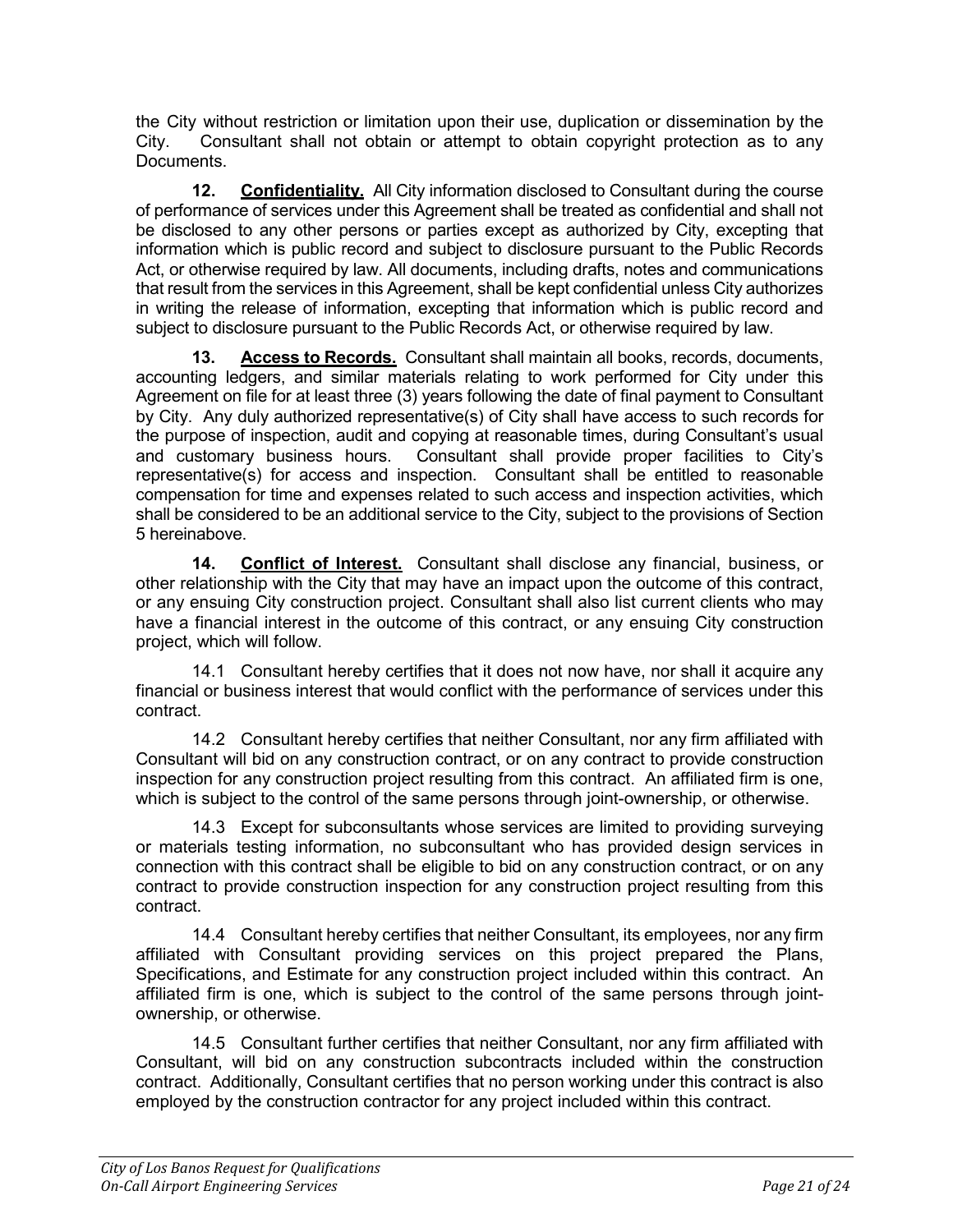14.6 Except for subconsultants whose services are limited to materials testing, no subconsultant who is providing service on this contract shall have provided services on the design of any project included within this contract.

**15. Assignment.** This is a personal service contract, and the duties set forth herein shall not be delegated or assigned to any person or entity without the prior written consent of City.

15.1 Consultant shall not subcontract any portion of the work required by this Agreement, except as expressly stated herein, without prior written approval of City. Consultant shall be fully responsible to City for all acts and omissions of the subconsultant. Nothing in this Agreement shall create any contractual relationship between City and subconsultant nor shall it create any obligation on the part of City to pay or to see to the payment of any monies due to any such subconsultant other than as otherwise required by law.

**16. Compliance with Laws, Rules, Regulations.** Consultant's signature affixed herein, and dated, shall constitute a certification under penalty of perjury under the laws of the State of California that Consultant has, unless exempt, complied with, the nondiscrimination program requirements of Government Code Section 12990 and Title 2, California Administrative Code, Section 8103.

16.1 During the performance of this Contract, Consultant and its subconsultants shall not unlawfully discriminate, harass, or allow harassment against any employee or applicant for employment because of sex, race, color, ancestry, religious creed, national origin, physical disability (including HIV and AIDS), mental disability, medical condition (e.g., cancer), age (over 40*),* marital status, and denial of family care leave. Consultant and subconsultants shall insure that the evaluation and treatment of their employees and applicants for employment are free from such discrimination and harassment. Consultant and subconsultants shall comply with the provisions of the Fair Employment and Housing Act (Gov. Code §12990 (a-f) et seq.) and the applicable regulations promulgated there under (California Code of Regulations, Title 2, Section 7285 et seq.). The applicable regulations of the Fair Employment and Housing Commission implementing Government Code Section 12990 (a-f), set forth in Chapter 5 of Division 4 of Title 2 of the California Code of Regulations, are incorporated into this Contract by reference and made a part hereof as if set forth in full. Consultant and its subconsultant*s* shall give written notice of their obligations under this clause to labor organizations with which they have a collective bargaining or other Agreement.

16.2 The Consultant shall comply with regulations relative to Title VI (nondiscrimination in federally-assisted programs of the Department of Transportation – Title 49 Code of Federal Regulations, Part 21 - Effectuation of Title VI of the 1964 Civil Rights Act). Title VI provides that the recipients of federal assistance will implement and maintain a policy of nondiscrimination in which no person in the state of California shall, on the basis of race, color, national origin, religion, sex, age, disability, be excluded from participation in, denied the benefits of or subject to discrimination under any program or activity by the recipients of federal assistance or their assignees and successors in interest.

16.3 The Consultant, with regard to the work performed by it during the Agreement shall act in accordance with Title VI. Specifically, the Consultant shall not discriminate on the basis of race, color, national origin, religion, sex, age, or disability in the selection and retention of Subconsultants, including procurement of materials and leases of equipment. The Consultant shall not participate either directly or indirectly in the discrimination prohibited by Section 21.5 of the U.S. DOT's Regulations, including employment practices when the Agreement covers a program whose goal is employment.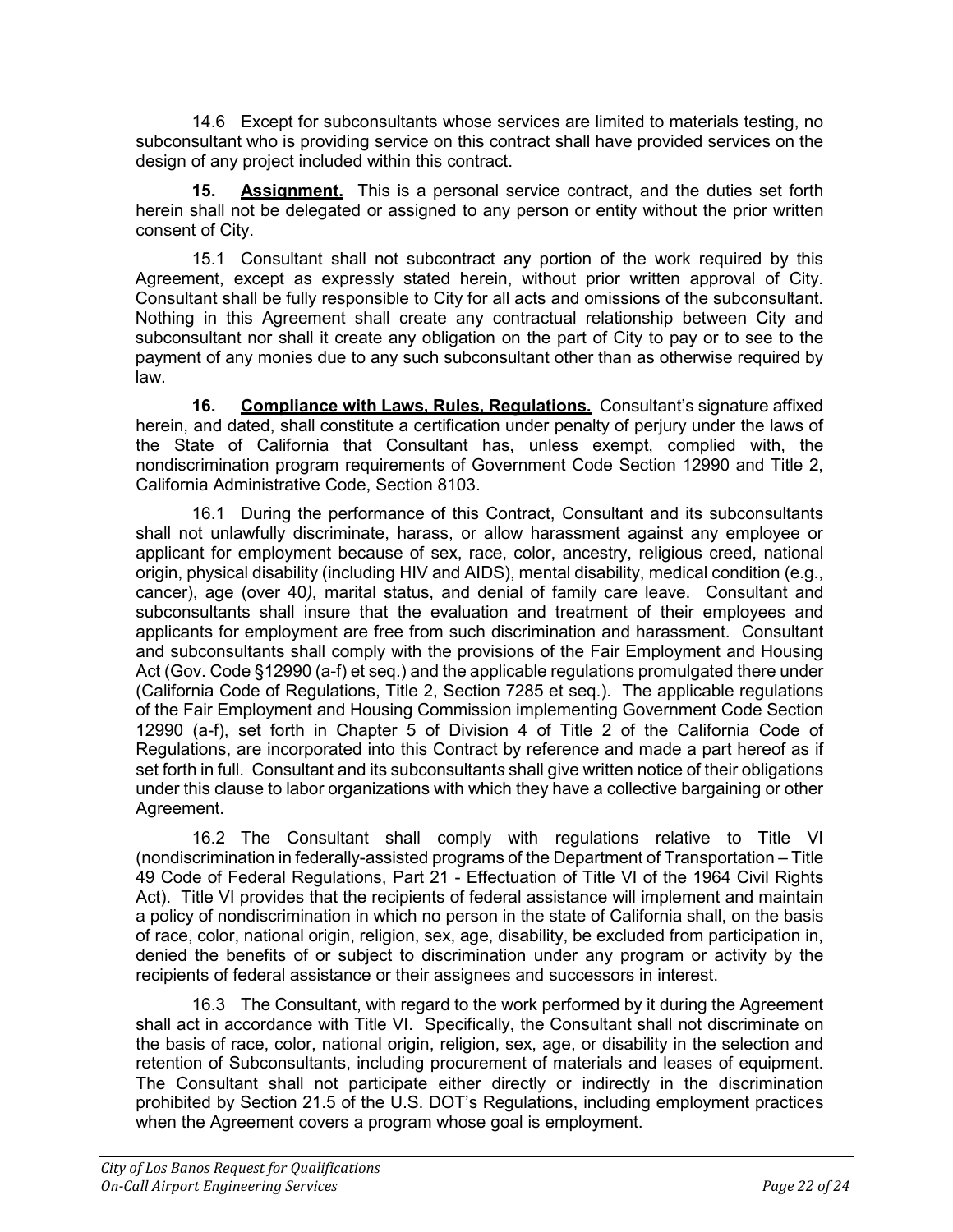16.4 Consultant shall perform the services required by this Agreement in compliance with all applicable Federal and California employment laws including, but not limited to, those laws related to minimum hours and wages; occupational health and safety; fair employment and employment practices; workers' compensation insurance and safety in employment; and all other Federal, State and local laws and ordinances applicable to the services required under this Agreement. Consultant shall indemnify and hold harmless City from and against all claims, demands, payments, suits, actions, proceedings, and judgments of every nature and description including attorneys' fees and costs, presented, brought, or recovered against City for, or on account of any liability under any of the above-mentioned laws, which may be incurred by reason of Consultant's performance under this Agreement.

16.5 Consultant is aware of the requirements of California Labor Code section 1720, et seq., and 1770, et seq., as well as California Code of Regulations, Title 8, section 16000, et seq., ("Prevailing Wage Laws"), which require the payment of prevailing wage rates and the performance of other requirements on "public works" and "maintenance" projects. If the Services are subject to the Prevailing Wage Laws, Consultant agrees to fully comply with such Prevailing Wage Laws.

**17. Debarment and Suspension Certification.** Consultant's signature affixed herein, shall constitute a certification under penalty of perjury under the laws of the State of California, that Consultant has complied with Title 2 CFR, Part 180, "OMB Guidelines to Agencies on Government wide Debarment and Suspension (nonprocurement)", which certifies that he/she or any person associated therewith in the capacity of owner, partner, director, officer, or Administrator, is not currently under suspension, debarment, voluntary exclusion, or determination of ineligibility by any federal agency; has not been suspended, debarred, voluntarily excluded, or determined ineligible by any federal agency within the past three (3) years; does not have a proposed debarment pending; and has not been indicated, convicted, or had a civil judgment rendered against it by a court of competent jurisdiction in any matter involving fraud or official misconduct within the past three (3) years. Any exceptions to this certification must be disclosed to the City.

Exceptions will not necessarily result in denial of recommendations for award, but will be considered in determining Consultant responsibility. Disclosures must indicate to whom exceptions apply, initiating agency, and dates of action.

Exceptions to the Federal Government Excluded Parties List System maintained by the General Services Administration are to be determined by the Federal Highway Administration.

**18. Integration; Amendment.** This Agreement represents the entire understanding of City and Consultant as to those matters contained herein. No prior oral or written understanding shall be of any force or effect with respect to those matters covered in it. This Agreement may not be modified or altered except by amendment in writing signed by both parties.

**19. Severability.** If any part of this Agreement is found to be in conflict with applicable laws, such part shall be inoperative, null, and void insofar as it is in conflict with said laws, but the remainder of the Agreement shall continue to be in full force and effect.

**20. Waiver/Validity.** Consultant agrees that waiver by City of any one or more of the conditions of performance under this Agreement shall not be construed as waiver of any other condition of performance under this Agreement. The acceptance by the City of the performance of any work or services by Contractor shall not be deemed to be a waiver of any term or condition of this Agreement.

**21. Jurisdiction.** City and Consultant agree that the law governing this Agreement shall be that of the State of California. Any suit brought by either party against